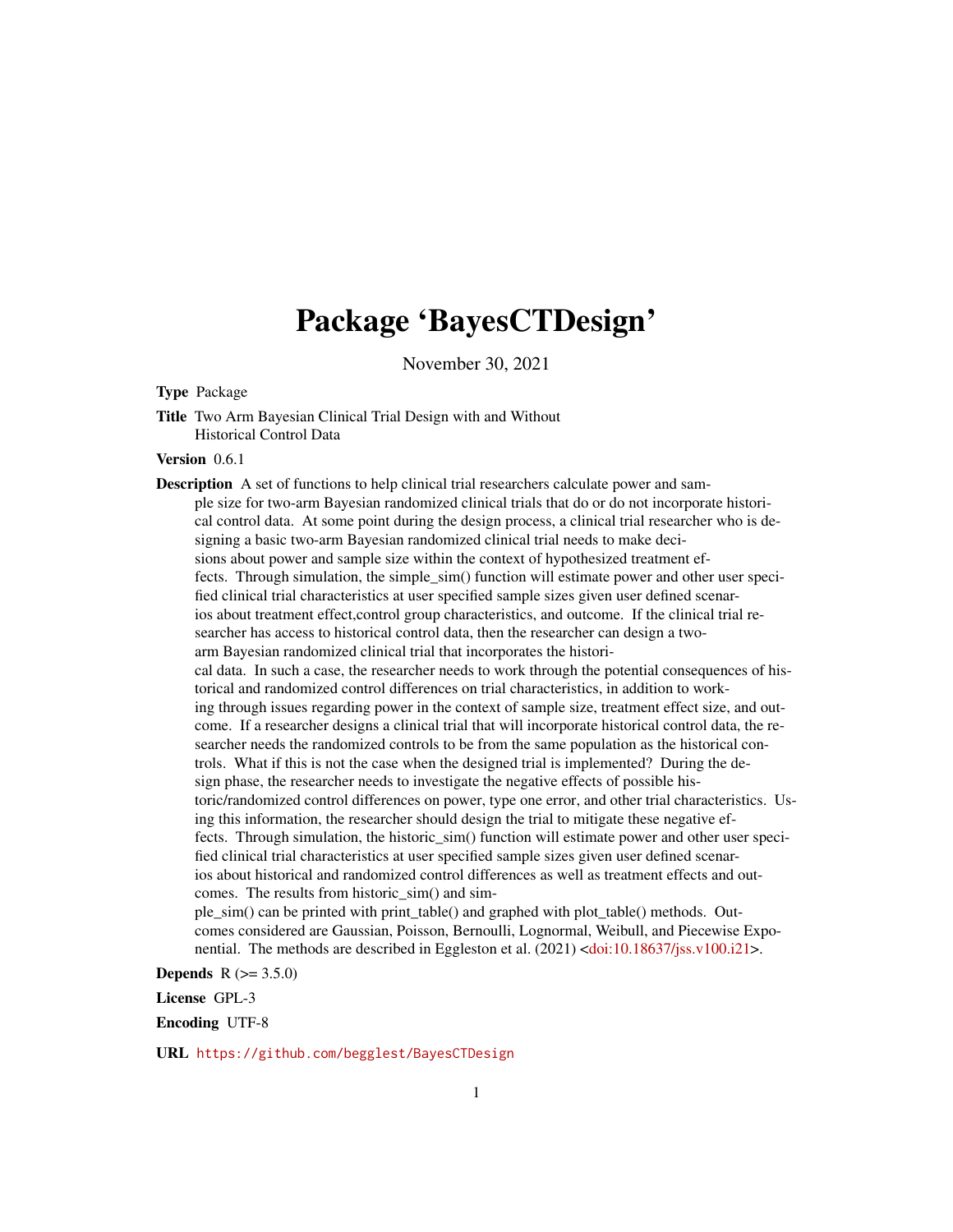BugReports <https://github.com/begglest/BayesCTDesign/issues>

**Imports** eha ( $> = 2.9.0$ ), ggplot2 ( $> = 2.2.1$ ), survival ( $> = 2.41-3$ ), reshape2 ( $> = 1.4.3$ ), stats ( $> = 3.5.0$ )

RoxygenNote 7.1.2

#### NeedsCompilation no

Author Barry Eggleston [cre, aut], Doug Wilson [aut], Becky McNeil [aut], Joseph Ibrahim [aut], Diane Catellier [fnd, rth, aut]

Maintainer Barry Eggleston <br/>beggleston@rti.org>

Repository CRAN

Date/Publication 2021-11-30 11:20:02 UTC

## R topics documented:

| Index |  |  |  |  |  |  |  |  |  |  |  |  |  |  |  |  |  |
|-------|--|--|--|--|--|--|--|--|--|--|--|--|--|--|--|--|--|

genbernoullidata *Generating function for Bernoulli Data.*

#### Description

genlogisticdata() function used mainly internally by logistictrialsimulator() function to generate data for a two-arm clinical trial, experimental and control groups. Can be used to generate random trial data.

#### Usage

```
genbernoullidata(sample_size, prob1, odds_ratio)
```
<span id="page-1-0"></span>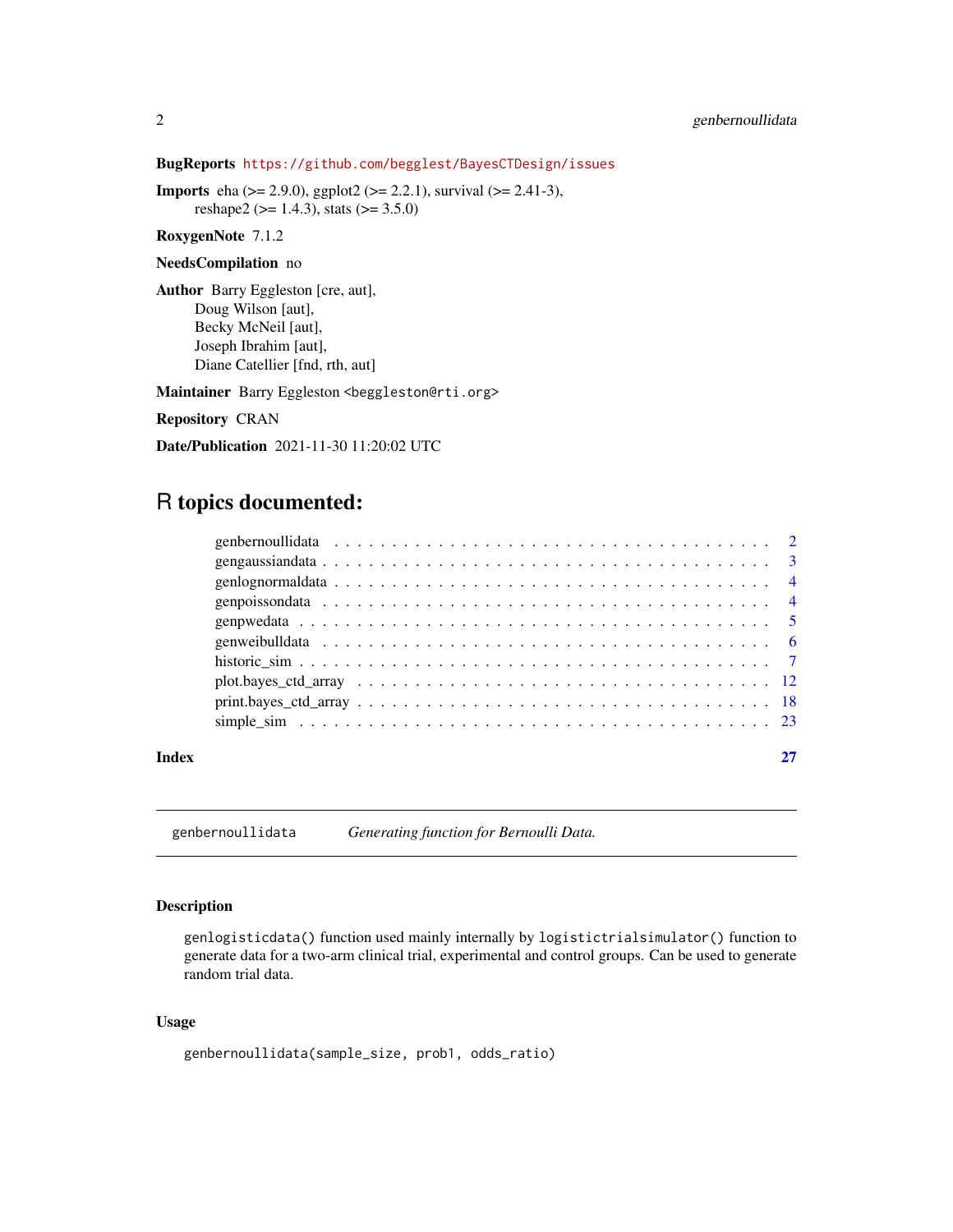#### <span id="page-2-0"></span>gengaussiandata 3

#### Arguments

| sample_size | Number of subjects per arm.                                        |
|-------------|--------------------------------------------------------------------|
| prob1       | prob parameter used in call to rbinom(). Used only in control arm. |
| odds ratio  | Desired Odds Ratio between experimental and control groups.        |

#### Value

genlogisticdata() returns a data frame with columns: 'id', 'treatment', and 'y'.

#### Examples

```
samplehistdata <- genbernoullidata(sample_size=60, prob1=0.6, odds_ratio=0.6)
samplehistdata
```
gengaussiandata *Generating function for Gaussian Data.*

#### Description

gengaussiandata() function used mainly internally by gaussiantrialsimulator() function to generate data for a two-arm clinical trial, experimental and control groups. Can be used to generate random trial data.

#### Usage

```
gengaussiandata(sample_size, mu1, mean_diff, common_sd)
```
#### Arguments

| sample_size | Number of subjects per arm.                                       |
|-------------|-------------------------------------------------------------------|
| mu1         | mean parameter used in call to rnorm(). Used only in control arm. |
| mean diff   | Desired Mean Difference between experimental and control groups.  |
| common sd   | sd parameter used in call to rnorm(). Used in both arms.          |

#### Value

gengaussiandata() returns a data frame with columns: 'id', 'treatment', and 'y'.

#### Examples

```
samplehistdata <- gengaussiandata(sample_size=60, mu1=25, mean_diff=0, common_sd=3)
samplehistdata
```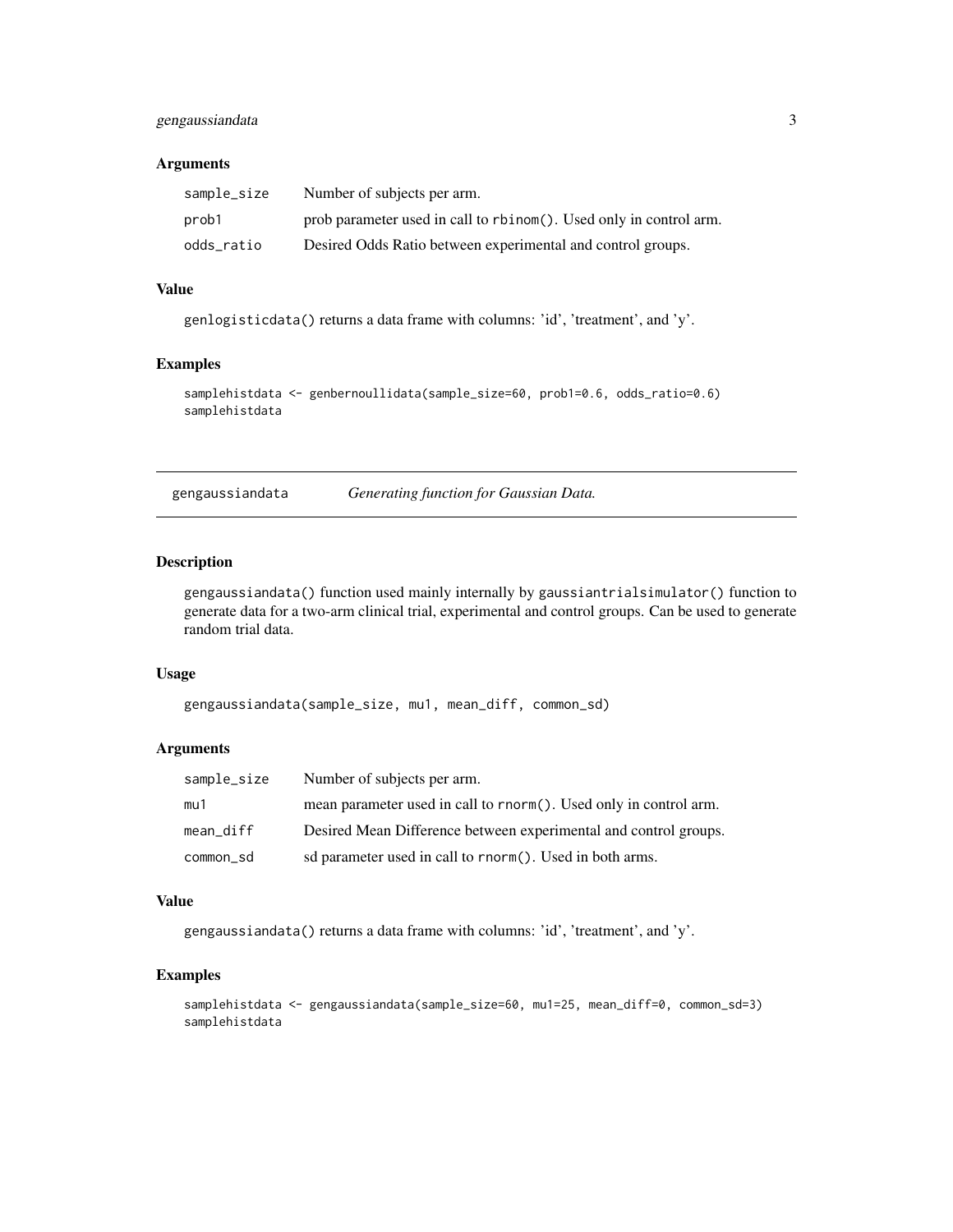#### Description

genlognormaldata() function used mainly internally by lognormaltrialsimulator() and lognormaltrialsimulatorno functions to generate data for a two-arm clinical trial, experimental and control groups. Can be used to generate random trial data.

#### Usage

```
genlognormaldata(sample_size, mu1, mean_ratio, common_sd, censor_value)
```
#### Arguments

| sample_size  | Number of subjects per arm.                                           |
|--------------|-----------------------------------------------------------------------|
| mu1          | meanlog parameter used in call to r1norm(). Used only in control arm. |
| mean_ratio   | Desired Mean Ratio between experimental and control groups.           |
| common_sd    | sdlog parameter used in call to r1norm(). Used in both arms.          |
| censor_value | Value at which time-to-event data are right censored.                 |

#### Value

genlognormaldata() returns a data frame with columns: 'id', 'treatment', 'event\_time', and 'status'.

#### Examples

```
samplehistdata <- genlognormaldata(sample_size=60, mu1=1.06, mean_ratio=0.6,
                                   common_sd=1.25, censor_value=3)
samplehistdata
```
genpoissondata *Generating function for Poisson Data.*

#### Description

genpoissondata() function mainly used internally by poissontrialsimulator() function to generate data for a two-arm clinical trial, experimental and control groups. Can be used to generate random trial data.

#### Usage

```
genpoissondata(sample_size, mu1, mean_ratio)
```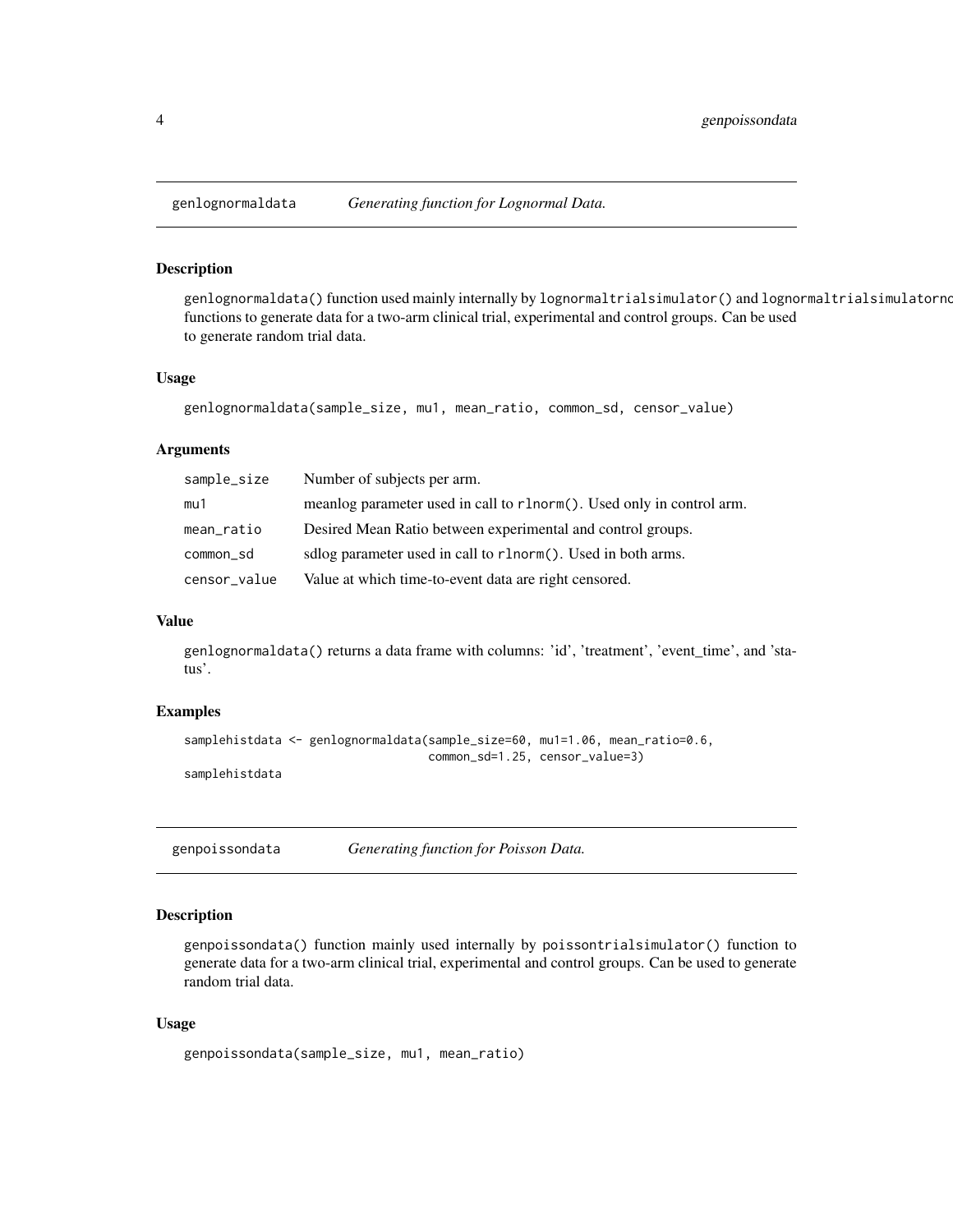#### <span id="page-4-0"></span>genpwedata 5

#### Arguments

| sample_size | Number of subjects per arm.                                         |
|-------------|---------------------------------------------------------------------|
| mu1         | lambda parameter used in call to rpois(). Used only in control arm. |
| mean ratio  | Desired Mean Ratio between experimental and control groups.         |

#### Value

genpoissondata() returns a data frame with columns: 'id', 'treatment', and 'y'.

#### Examples

```
samplehistdata <- genpoissondata(sample_size=60, mu1=1, mean_ratio=1.0)
samplehistdata
```
genpwedata *Generating function for Piece-wise Exponential Data.*

#### Description

genpwedata() function used mainly internally by pwetrialsimulator() function to generate data for a two-arm clinical trial, experimental and control groups. Can be used to generate random trial data.

#### Usage

genpwedata(sample\_size, lambda\_vec, hazard\_ratio, time\_vec, censor\_value)

#### Arguments

| sample_size  | Number of subjects per arm.                                                                     |
|--------------|-------------------------------------------------------------------------------------------------|
| lambda_vec   | Set of lambdas passed to eha::rpch() through the levels parameter. Used only<br>in control arm. |
| hazard_ratio | Desired Hazard Ratio between experimental and control groups.                                   |
| time_vec     | Set of cutpoints passed to eha::rpch() through the cuts parameter.                              |
| censor_value | Value at which time-to-event data are right censored.                                           |

#### Value

genpwedata() returns a data frame with columns: 'id', 'treatment', 'event\_time', 'status', and 'indicator'.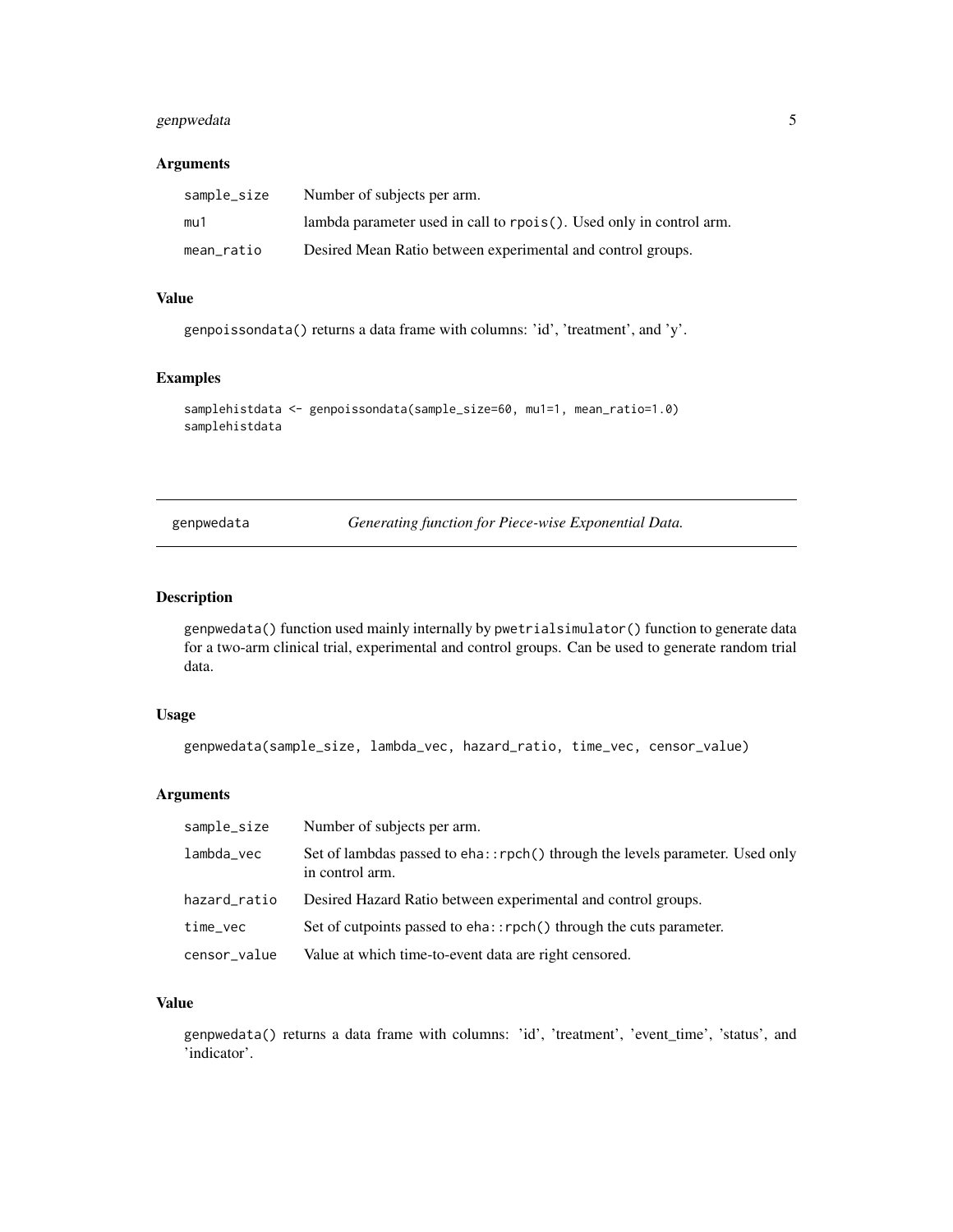#### Examples

```
nvalHC <-60time.vec <- c(0.3,0.9,1.5,2.1,2.4)
lambdaHC.vec <- c(0.19,0.35,0.56,0.47,0.38,0.34)
censor.value <- 3
SampleHistData <- genpwedata(nvalHC, lambdaHC.vec, 1.0, time.vec, censor.value)
SampleHistData
```
genweibulldata *Generating function for Weibull Data.*

#### Description

genweibulldata() function used mainly internally by weibulltrialsimulator() and weibulltrialsimulatornohist() functions to generate data for a two-arm clinical trial, experimental and control groups. Can be used to generate random trial data.

#### Usage

genweibulldata(sample\_size, scale1, hazard\_ratio, common\_shape, censor\_value)

#### Arguments

| sample_size  | Number of subjects per arm.                                           |
|--------------|-----------------------------------------------------------------------|
| scale1       | Scale parameter used in call to rweibull(). Used only in control arm. |
| hazard_ratio | Desired Hazard Ratio between experimental and control groups.         |
| common_shape | Shape parameter used in call to rweibull (). Used in both arms.       |
| censor_value | Value at which time-to-event data are right censored.                 |

#### Value

genweibulldata() returns a data frame with columns: 'id', 'treatment', 'event\_time', and 'status'.

#### Examples

```
SampleHistData <- genweibulldata(sample_size=60, scale1=2.82487,
                                 hazard_ratio=0.6, common_shape=3,
                                 censor_value=3)
```
SampleHistData

<span id="page-5-0"></span>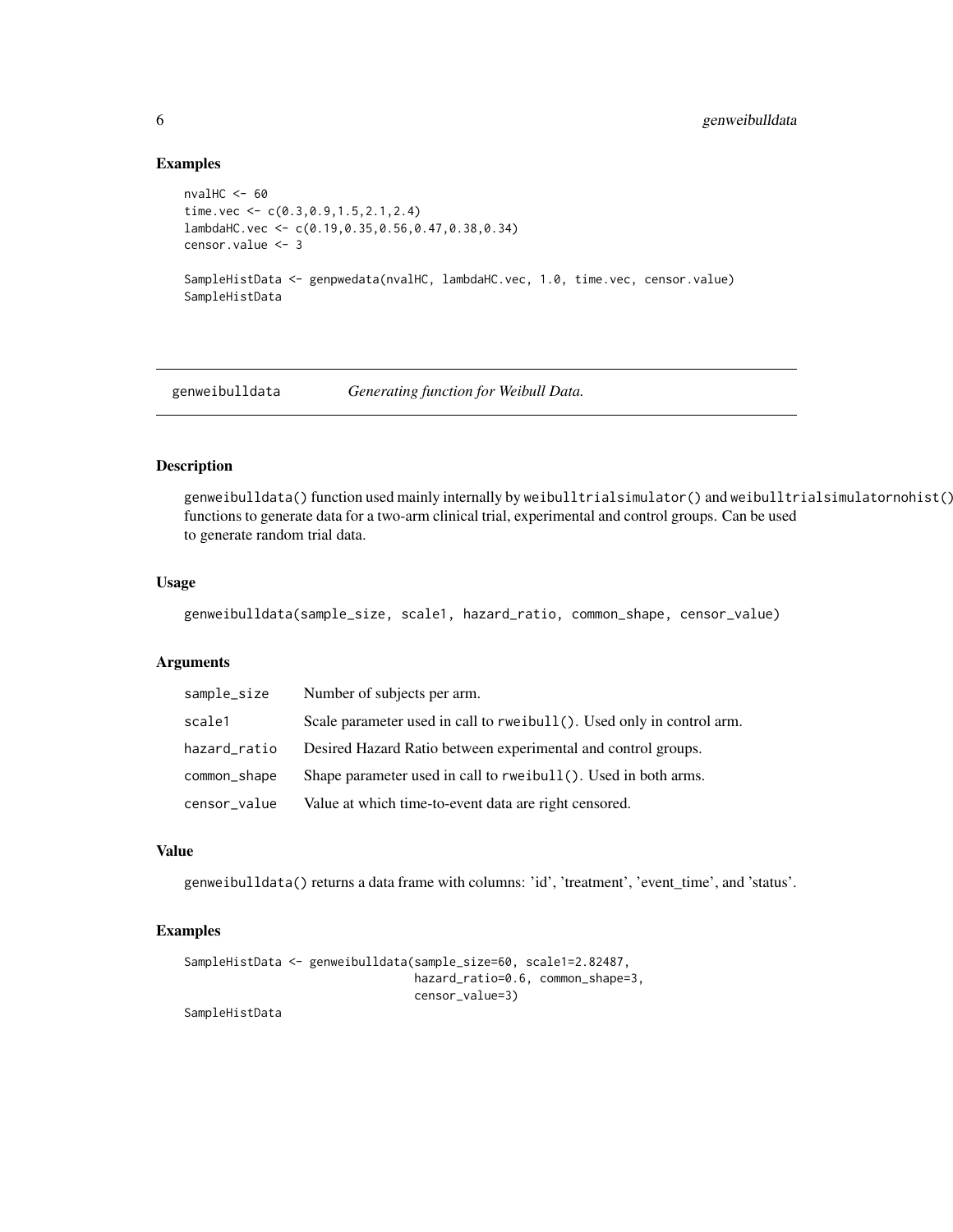<span id="page-6-0"></span>

#### Description

historic\_sim() returns an S3 object of class bayes\_ctd\_array, which will contain simulation results for power, statistic estimation, bias, variance, and mse as requested by user.

#### Usage

```
historic_sim(
  trial_{reps} = 100,outcome_type = "weibull",
  subj_per_arm = c(50, 100, 150, 200, 250),
  a0_Vals = c(0, 0.33, 0.67, 1),effect\_vals = c(0.6, 1, 1.4),rand_countrol\_diff = c(0.8, 1, 1.2),
  hist_control_data = NULL,
  time_vec = NULL,
  censor_value = NULL,
  alpha = 0.05,
  get_var = FALSE,
  get_bias = FALSE,
  get_mse = FALSE,
  seedval = NULL,quietly = TRUE
)
```
# Arguments

#### trial\_reps Number of trials to replicate within each combination of a0\_vals, subj\_per\_arm, effect\_vals, and rand\_control\_parms. As the number of trials increases, the precision of the estimate will increase. Default is 100. outcome\_type Outcome distribution. Must be equal to weibull, lognormal, pwe (Piecewise Exponential), gaussian, bernoulli, or poisson. Default is weibull. subj\_per\_arm A vector of sample sizes, all of which must be positive integers. Default is c(50,100,150,200,250). a0\_vals A vector of power prior parameters ranging from 0 to 1, where 0 implies no information from historical data should be used, and 1 implies all of the information from historical data should be used. A value between 0 and 1 implies that a proportion of the information from historical data will be used. Default is c(0,0.33,0.67,1). effect\_vals A vector of effects that should be reasonable for the outcome type being studied, hazard ratios for Weibull, odds ratios for Bernoulli, mean ratios for Poisson, etc.. When effect\_vals contain the null effect for a given outcome\_type, the power component of data will contain an estimate of Type One Error. In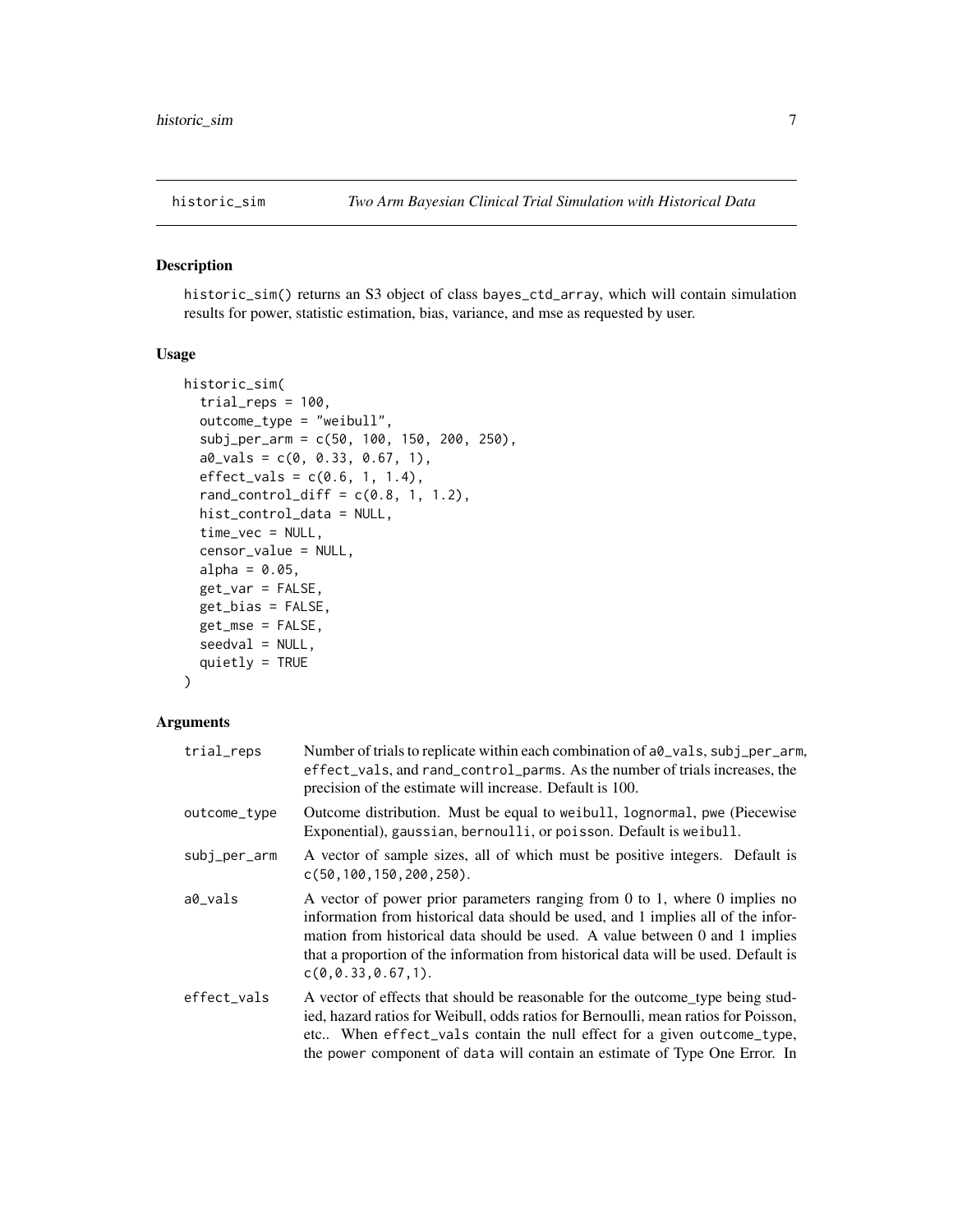|                   | order to have a good set of Type One Error estimates, trial_reps need to<br>be at least 10,000. In such a case, if the total number of combinations made<br>up from subj_per_arm, a0_vals, effect_vals, and rand_control_diff is<br>very large, the time to complete the simulation can be substantial. Default is<br>c(0.6, 1, 1.4).                                                                                                                                                                                                                                                |
|-------------------|--------------------------------------------------------------------------------------------------------------------------------------------------------------------------------------------------------------------------------------------------------------------------------------------------------------------------------------------------------------------------------------------------------------------------------------------------------------------------------------------------------------------------------------------------------------------------------------|
| rand_control_diff |                                                                                                                                                                                                                                                                                                                                                                                                                                                                                                                                                                                      |
|                   | For piecewise exponential and Weibull outcomes, this is a vector of hazard ratios<br>(randomized controls over historical controls) representing differences between<br>historical and randomized controls. For lognormal and Poisson outcomes, this<br>is a vector of mean ratios (randomized controls over historical controls). For<br>a Bernoulli outcome, this is a vector of odds ratios (randomized controls over<br>historical controls). For a Gaussian outcome, this is a vector of mean differences<br>(randomized minus historical controls). Default is c(0.8, 1, 1.2). |
| hist_control_data |                                                                                                                                                                                                                                                                                                                                                                                                                                                                                                                                                                                      |
|                   | A dataset of historical data. Default is NULL. For survival outcomes, historical<br>datasets must have 4 columns: id, treatment, event_time, and status. The value<br>of treatment should be 0. For other outcomes, historical datasets must have<br>columns: id, treatment, and y.                                                                                                                                                                                                                                                                                                  |
| time_vec          | A vector of time values which are used to create time periods within which the<br>exponential hazard is constant. Only used for piecewise exponential models.<br>Default is NULL.                                                                                                                                                                                                                                                                                                                                                                                                    |
| censor_value      | A single value at which right censoring occurs when simulating randomized<br>subject outcomes. Used with survival outcomes. Default is NULL, where NULL<br>implies no right censoring.                                                                                                                                                                                                                                                                                                                                                                                               |
| alpha             | A number ranging between 0 and 1 that defines the acceptable Type 1 error rate.<br>Default is 0.05.                                                                                                                                                                                                                                                                                                                                                                                                                                                                                  |
| get_var           | A TRUE/FALSE indicator of whether an array of variance estimates will be<br>returned. Default is FALSE.                                                                                                                                                                                                                                                                                                                                                                                                                                                                              |
| get_bias          | A TRUE/FALSE indicator of whether an array of bias estimates will be returned.<br>Default is FALSE.                                                                                                                                                                                                                                                                                                                                                                                                                                                                                  |
| get_mse           | A TRUE/FALSE indicator of whether an array of MSE estimates will be re-<br>turned. Default is FALSE.                                                                                                                                                                                                                                                                                                                                                                                                                                                                                 |
| seedval           | A seed value for pseudo-random number generation.                                                                                                                                                                                                                                                                                                                                                                                                                                                                                                                                    |
| quietly           | A TRUE/FALSE indicator of whether notes are printed to output about simu-<br>lation progress as the simulation runs. If running interactively in RStudio or<br>running in the R console, quietly can be set to FALSE. If running in a Note-<br>book or knitr document, quietly needs to be set to TRUE. Otherwise each note<br>will be printed on a separate line and it will take up a lot of output space. Default<br>is TRUE.                                                                                                                                                     |

#### Details

The object bayes\_ctd\_array has 6 elements: a list containing simulation results (data), copies of the 4 function arguments subj\_per\_arm, a0\_vals, effect\_vals, and rand\_control\_diff, and finally a objtype value indicating that historic\_sim() was used. Each element of data is a fourdimensional array, where each dimension is determined by the length of parameters subj\_per\_arm,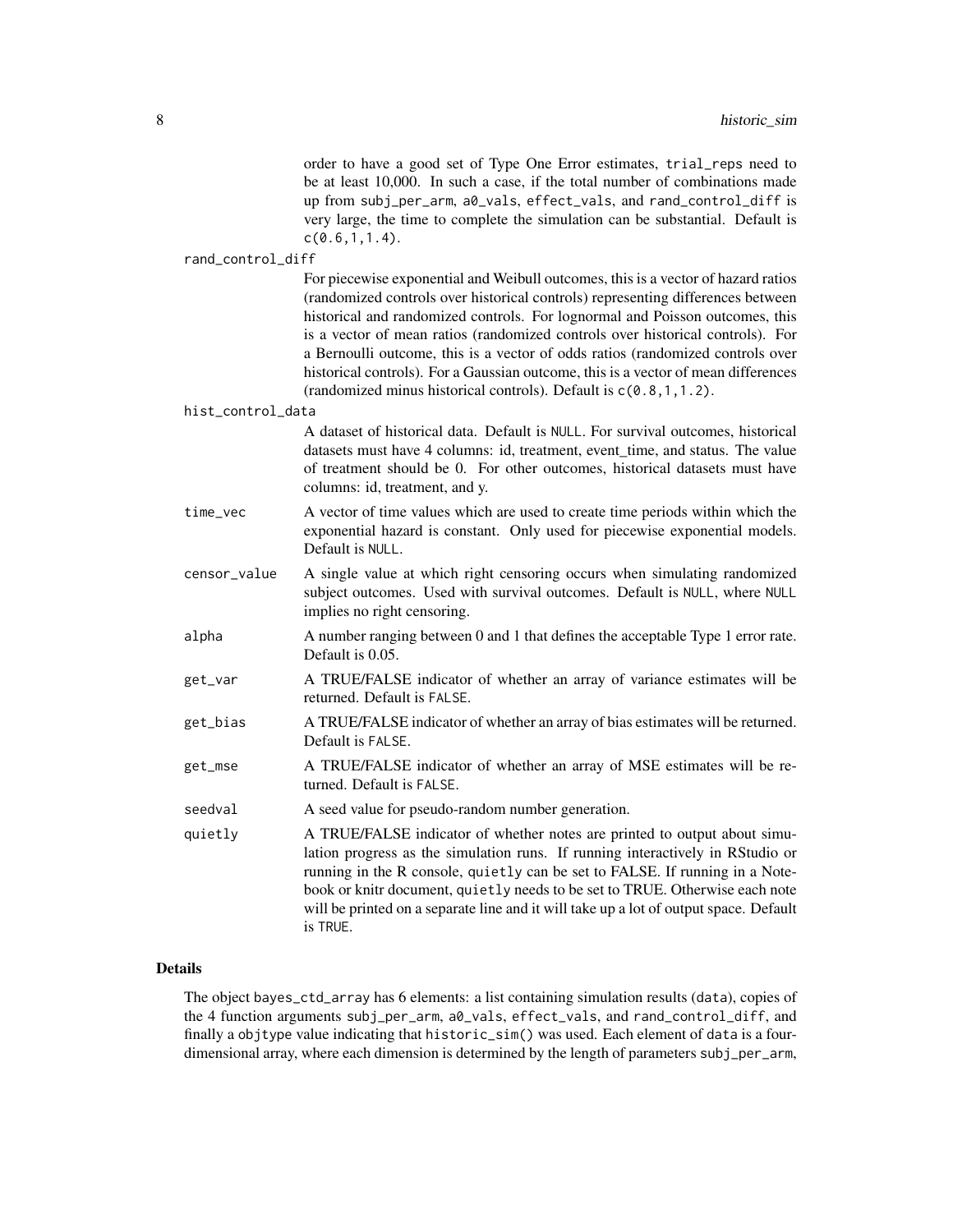a0\_vals, effect\_vals, and rand\_control\_diff. The size of data depends on which results are requested by the user. At a minimum, at least one of subj\_per\_arm, a0\_vals, effect\_vals, or rand\_control\_diff must contain at least 2 values, while the other three must contain at least 1 value. The data list will always contain two elements: an array of power results (power) and an array of estimation results (est). In addition to power and est, data may also contain elements var, bias, or mse, depending on the values of get\_var, get\_bias, and get\_mse. The values returned in est are in the form of hazard ratios, mean ratios, odds ratios, or mean differences depending on the value of outcome\_type. For a Gaussian outcome, the estimation results are differences in group means (experimental group minus control group). For a logistic outcome, the estimation results are odds ratios (experimental group over control group). For lognormal and Poisson outcomes, the estimation results are mean ratios (experimental group over control group). For a piecewise exponential or a Weibull outcome, the estimation results are hazard ratios (experimental group over control group). The values returned in bias, var, and mse are on the scale of the values returned in est.

The object bayes\_ctd\_array has two primary methods, print() and plot(), for printing and plotting slices of the arrays contained in bayes\_ctd\_array\$data.

As dimensions of the four dimensional array increases, the time required to complete the simulation will increase; however, it will be faster than a similar simulation based on repeated calls to MCMC routines to analyze each simulated trial.

The meaning of the estimation results, and the test used to generate power results, depends on the outcome used. In all cases, power is based on a two-sided test involving a (1-alpha)100% credible interval, where the interval is used to determine if the null hypothesis should be rejected (null value outside of the interval) or not rejected (null value inside the interval). For a Gaussian outcome, the 95% credible interval is an interval for the difference in group means (experimental group minus control group), and the test determines if 0 is in or outside of the interval. For a Bernoulli outcome, the 95% credible interval is an interval for the odds ratio (experimental group over control group), and the test determines if 1 is in or outside of the interval. For a lognormal or a Poisson outcome, the 95% credible interval is an interval for the mean ratio (experimental group over control group), and the test determines if 1 is in or outside of the interval. Finally, for a piecewise exponential or a Weibull outcome, the 95% credible interval is an interval for the hazard ratio (experimental group over control group), and the test determines if 1 is in or outside of the interval.

Please refer to the examples for illustration of package use.

#### Value

historic\_sim() returns an S3 object of class bayes\_ctd\_array. As noted in details, an object of class bayes\_ctd\_array has 6 elements: a list of simulation results (data), copies of the 4 function arguments subj\_per\_arm, a0\_vals, effect\_vals, and rand\_control\_diff, and finally objtype indicating that historic\_sim() was used. See details for a discussion about the contents of data. Results from the simulation contained in the bayes\_ctd\_array object can be printed or plotted using the print() and plot() methods. The results can also be accessed using basic list element identification and array slicing. For example, to get the 4-dimensional array of power results from a simulation, one could use the code bayes\_ctd\_array\$data\$power, where bayes\_ctd\_array is replaced with the name of the variable containing the bayes\_ctd\_array object. If one wanted a table of power for sample size by a0, while holding effect equal to the first considered value and control differences equal to the second considered value, then the code is bayes\_ctd\_array\$data\$power[,,1,2], where bayes\_ctd\_array is replaced with the name of the variable containing the bayes\_ctd\_array object.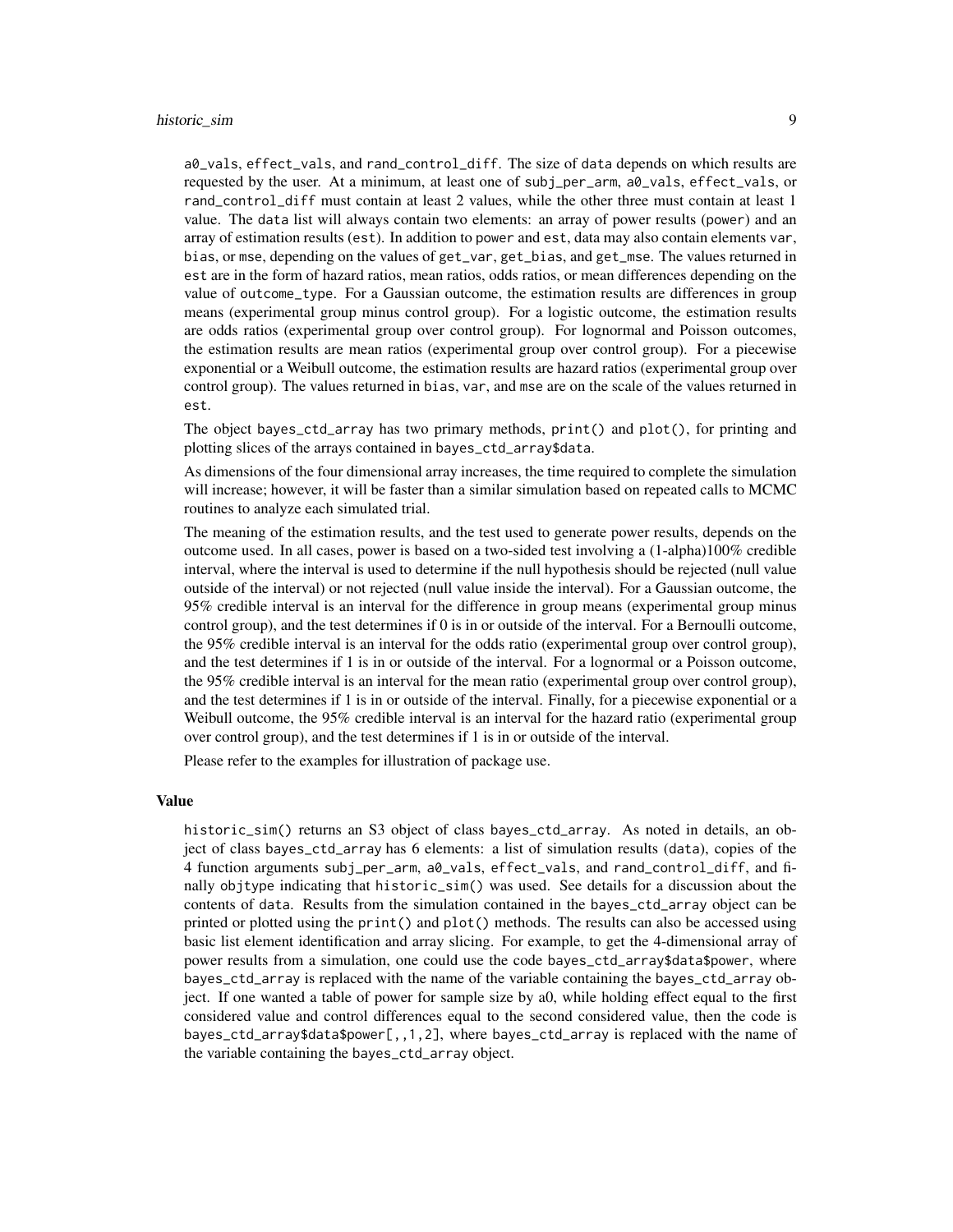#### Examples

```
#Generate a sample of historical data for use in example.
set.seed(2250)
SampleHistData <- genweibulldata(sample_size=60, scale1=2.82487,
                                 hazard_ratio=0.6, common_shape=3,
                                 censor_value=3)
histdata <- subset(SampleHistData, subset=(treatment==0))
histdata$id <- histdata$id+10000
#Run a Weibull simulation, using historic_sim().
#For meaningful results, trial_reps needs to be much larger than 2.
weibull_test <- historic_sim(trial_reps = 2, outcome_type = "weibull",
                             subj_per_arm = c(50, 100, 150),
                             a0<sub>-vals</sub> = c(0, 0.50, 1),
                             effect_vals = c(0.6, 1),
                             rand_control_diff = c(0.8, 1),
                             hist_control_data = histdata, time_vec = NULL,
                             censor_value = 3, alpha = 0.05, get_var = TRUE,
                             get_bias = TRUE, get_mse = TRUE, seedval=123,
                             quietly=TRUE)
#Tabulate the simulation results for power.
test_table <- print(x=weibull_test, measure="power",
                    tab_type="WX|YZ", effect_val=0.6,
                    rand_control_diff_val=1.0)
print(test_table)
#Create a plot of the power simulation results.
plot(x=weibull_test, measure="power", tab_type="WX|YZ",
     smooth=FALSE, plot_out=TRUE, effect_val=0.6,
     rand_control_diff_val=1.0)
#Create a plot of the estimated hazard ratio simulation results.
plot(x=weibull_test, measure="est", tab_type="WX|YZ",
     smooth=FALSE, plot_out=TRUE, effect_val=0.6,
     rand_control_diff_val=1.0)
#Create a plot of the hazard ratio variance simulation results.
plot(x=weibull_test, measure="var", tab_type="WX|YZ",
     smooth=FALSE, plot_out=TRUE, effect_val=0.6,
     rand_control_diff_val=1.0)
#Create a plot of the hazard ratio bias simulation results.
plot(x=weibull_test, measure="bias", tab_type="WX|YZ",
     smooth=FALSE, plot_out=TRUE, effect_val=0.6,
     rand_control_diff_val=1.0)
#Create a plot of the hazard ratio mse simulation results.
plot(x=weibull_test, measure="mse", tab_type="WX|YZ",
     smooth=FALSE, plot_out=TRUE, effect_val=0.6,
     rand_control_diff_val=1.0)
#Create other power plots using different values for tab_type
plot(x=weibull_test, measure="power", tab_type="XY|WZ",
     smooth=FALSE, plot_out=TRUE, subj_per_arm_val=150,
```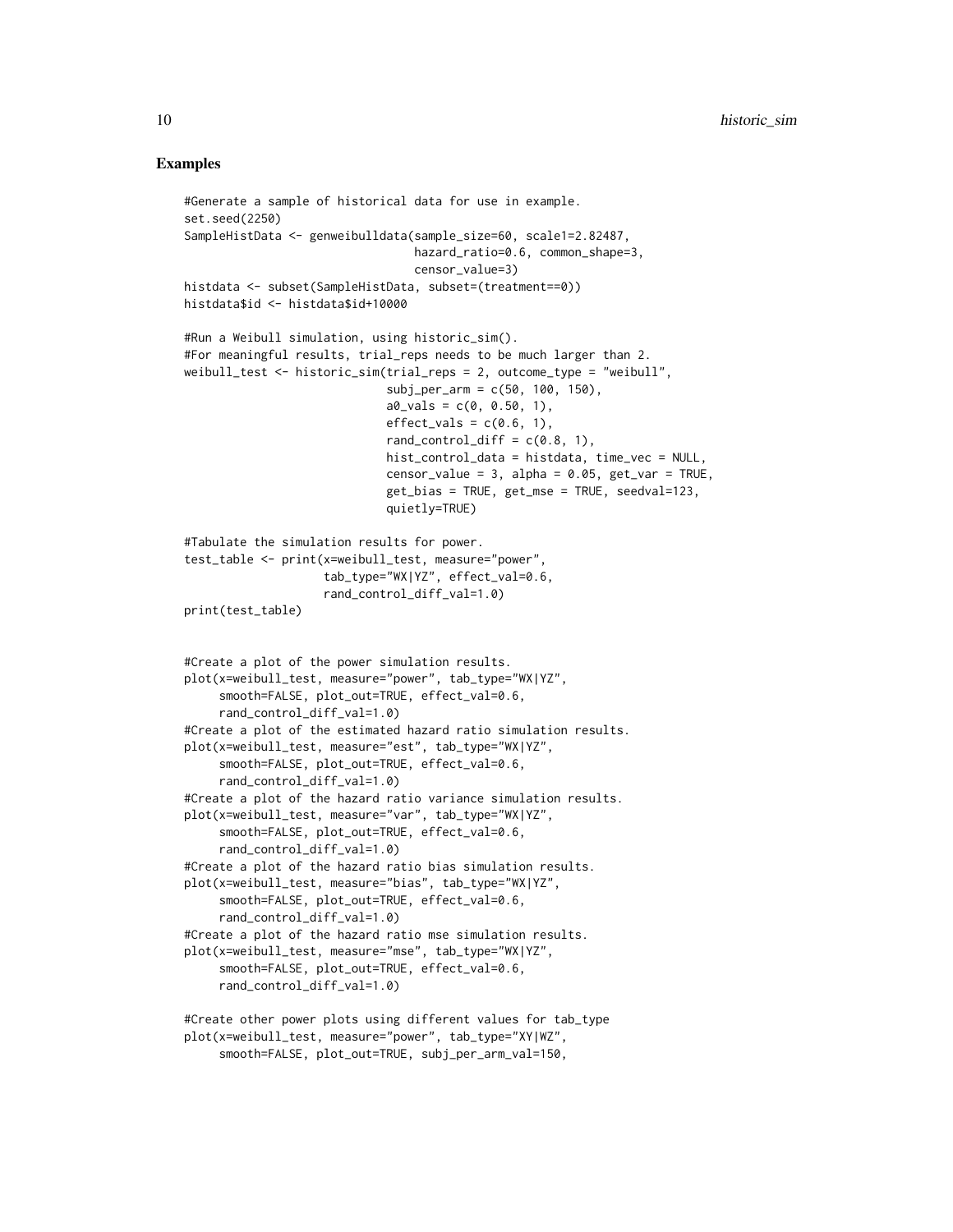```
rand_control_diff_val=1.0)
plot(x=weibull_test, measure="power", tab_type="XZ|WY",
     smooth=FALSE, plot_out=TRUE, subj_per_arm_val=150, effect_val=0.6)
plot(x=weibull_test, measure="power", tab_type="YZ|WX",
     smooth=FALSE, plot_out=TRUE, subj_per_arm_val=150, a0_val=0.5)
plot(x=weibull_test, measure="power", tab_type="WY|XZ",
     smooth=FALSE, plot_out=TRUE, rand_control_diff_val=1, a0_val=0.5)
plot(x=weibull_test, measure="power", tab_type="WZ|XY",
     smooth=FALSE, plot_out=TRUE, effect_val=0.6, a0_val=0.5)
#Run Poisson simulation, using historic_sim(), but set two design characteristic
# parameters to only 1 value.
#Note: historic_sim() can take a while to run.
#Generate a sample of historical poisson data for use in example.
set.seed(2250)
samplehistdata <- genpoissondata(sample_size=60, mu1=1, mean_ratio=1.0)
histdata <- subset(samplehistdata, subset=(treatment==0))
histdata$id <- histdata$id+10000
#For meaningful results, trial_reps needs to be larger than 100.
poisson_test <- historic_sim(trial_reps = 100, outcome_type = "poisson",
                            subj_per_arm = c(50, 75, 100, 125, 150, 175, 200, 225, 250),
                              a0_Vals = c(1),
                              effect_values = c(0.6),
                              rand_countrol\_diff = c(0.6, 1, 1.6),
                              hist_control_data = histdata, time_vec = NULL,
                              censor_value = 3, alpha = 0.05, get_var = TRUE,
                              get_bias = TRUE, get_mse = TRUE, seedval=123,
                              quietly=TRUE)
#Tabulate the simulation results for power.
test_table <- print(x=poisson_test, measure="power",
                    tab_type=NULL)
print(test_table)
#Create a plot of the power simulation results.
plot(x=poisson_test, measure="power", tab_type=NULL,
     smooth=FALSE, plot_out=TRUE)
#At least one of subj_per_arm, a0_vals, effect_vals, or rand_control_diff
#must contain at least 2 values.
#Generate a sample of historical lognormal data for use in example.
set.seed(2250)
samplehistdata <- genlognormaldata(sample_size=60, mu1=1.06, mean_ratio=0.6, common_sd=1.25,
                                   censor_value=3)
```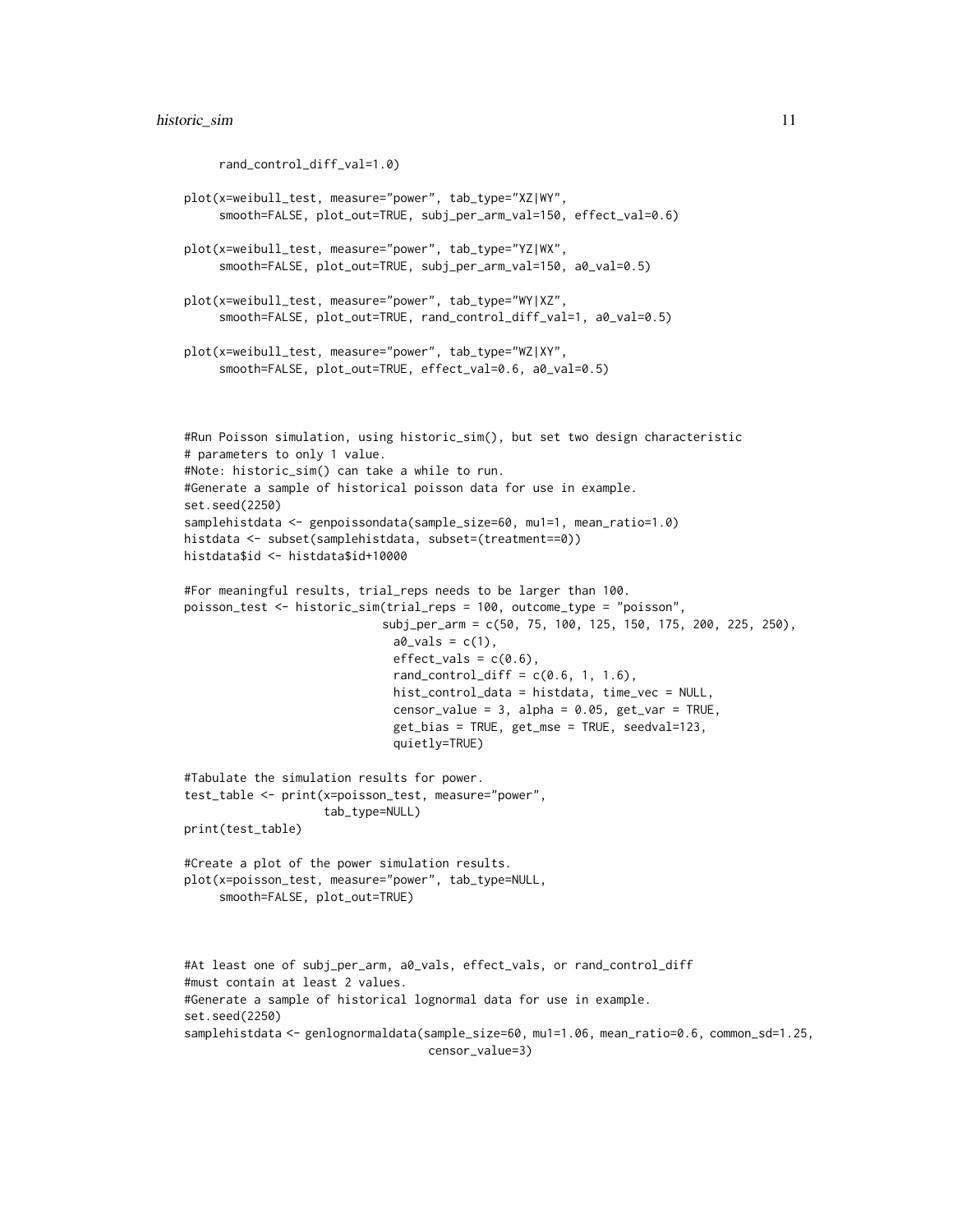```
histdata <- subset(samplehistdata, subset=(treatment==0))
histdata$id <- histdata$id+10000
#Run a Lognormal simulation, using historic_sim().
#For meaningful results, trial_reps needs to be larger than 100.
lognormal_test <- historic_sim(trial_reps = 100, outcome_type = "lognormal",
                               subj_per_arm = c(25,50,75,100,125,150,175,200,225,250),
                               a0_Vals = c(1.0),
                               effect\_vals = c(0.6),
                               rand_control_diff = c(1.8),
                               hist_control_data = histdata, time_vec = NULL,
                               censor_value = 3, alpha = 0.05, get_var = TRUE,
                               get_bias = TRUE, get_mse = TRUE, seedval=123,
                               quietly=TRUE)
test_table <- print(x=lognormal_test, measure="power",
                    tab_type=NULL)
print(test_table)
#Create a plot of the power simulation results.
plot(x=lognormal_test, measure="power", tab_type=NULL,
     smooth=TRUE, plot_out=TRUE)
```
plot.bayes\_ctd\_array *Plot Data from Two Arm Bayesian Clinical Trial Simulation.*

#### Description

plot.bayes\_ctd\_array() takes an S3 object of class bayes\_ctd\_array, and creates a line plot from a one or two dimensional slice of the data generated by a clinical trial simulation using historic\_sim() or simple\_sim(). The plotted results can be smoothed or unsmoothed.

#### Usage

```
## S3 method for class 'bayes_ctd_array'
plot(
  x = NULL,measure = "power",
  tab_type = "WX|YZ",smooth = FALSE,plot\_out = TRUE,subj_per_arm_val = NULL,
  a0<sub>-Val</sub> = NULL,
  effect_val = NULL,
  rand_control_diff_val = NULL,
  span = 0.75,degree = 2,
  family = "gaussian",
```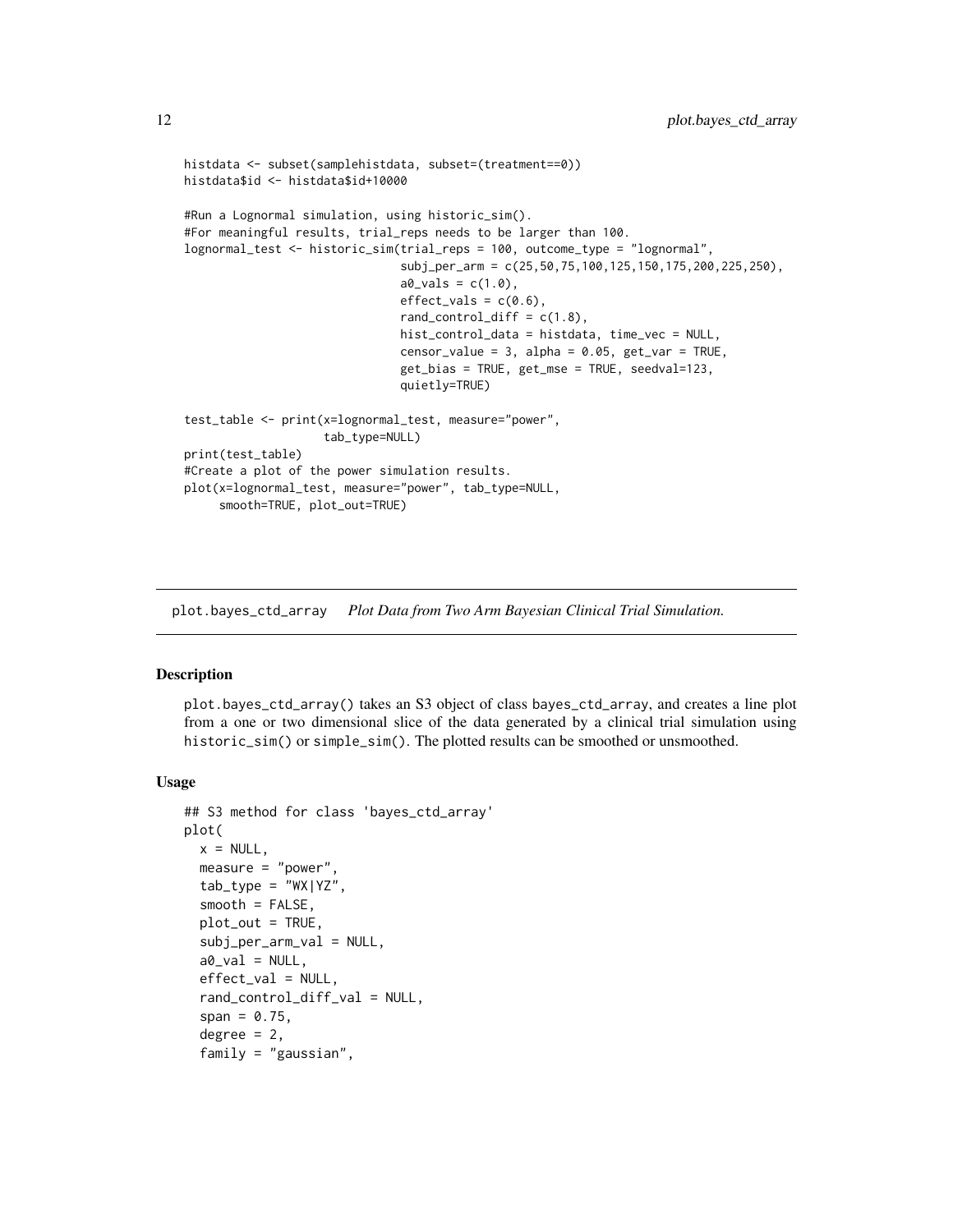```
title = NULL,
  ylim = NULL,
  ...
\overline{)}
```
### Arguments

| Χ                     | Name of object of class bayes_ctd_array containing data from clinical trial<br>simulation.                                                                                                                                                                                                                                                                                                                                             |
|-----------------------|----------------------------------------------------------------------------------------------------------------------------------------------------------------------------------------------------------------------------------------------------------------------------------------------------------------------------------------------------------------------------------------------------------------------------------------|
| measure               | Must be equal to power, est, var, bias, or mse. Default is power. Case does<br>not matter.                                                                                                                                                                                                                                                                                                                                             |
| tab_type              | A character string that must equal WX   YZ, WY   XZ, WZ   XY, XY   WZ, XZ   WY, YZ   WX,<br>ZX WY, XW YZ, YW XZ, YX WZ, ZW XY, ZX WY, ZY WX when x is generated by<br>historic_sim(). Default is WX YZ. When x is generated by simple_sim(),<br>tab_type is ignored.                                                                                                                                                                   |
| smooth                | A true/false parameter indicating whether smoothed results should be plotted.<br>Note, smoothing of simulation results requires the length of subj_per_arm_val<br>or a0_val or effect_val or rand_control_diff_val, whichever populates<br>the x-axis on the graph to contain enough elements to justify the smoothing. No<br>checking occurs to determine if enough elements are present to justify smooth-<br>ing. Default is FALSE. |
| plot_out              | A true/false parameter indicating whether the plot should be produced. This<br>parameter is useful if the user only wants a table of smoothed values. Default is<br>TRUE.                                                                                                                                                                                                                                                              |
| subj_per_arm_val      |                                                                                                                                                                                                                                                                                                                                                                                                                                        |
|                       | Must be non-missing, if x is generated by historic_sim() and sample size is<br>being held constant. If x is generated by historic_sim() and sample size<br>is being held constant, subj_per_arm_val must equal a value submitted to<br>historic_sim() within the subj_per_arm parameter. When x is generated<br>by simple_sim(), subj_per_arm_val is ignored.                                                                          |
| a0_val                | Must be non-missing, if x is generated by historic_sim() and a0, the power<br>prior parameter, is being held constant. If x is generated by historic_sim()<br>and a0 is being held constant, a0_val must equal a value submitted to historic_sim()<br>within the a0_val parameter. When x is generated by simple_sim(), a0_val<br>is ignored.                                                                                          |
| effect_val            | Must be non-missing, if x is generated by historic_sim() and effect is being<br>held constant. If x is generated by historic_sim() and effect is being held con-<br>stant, effect_val must equal a value submitted to historic_sim() within the<br>effect_vals parameter. When x is generated by simple_sim(), effect_val<br>is ignored.                                                                                               |
| rand_control_diff_val |                                                                                                                                                                                                                                                                                                                                                                                                                                        |
|                       | Must be non-missing, if x is generated by historic_sim() and differences<br>between randomized and historical controls are being held constant. If x is<br>generated by historic_sim() and control differences are being held constant,<br>rand_control_diff_val must equal a value submitted to historic_sim()<br>within the rand_control_diff parameter. When x is generated by simple_sim(),<br>rand_control_diff_val is ignored.   |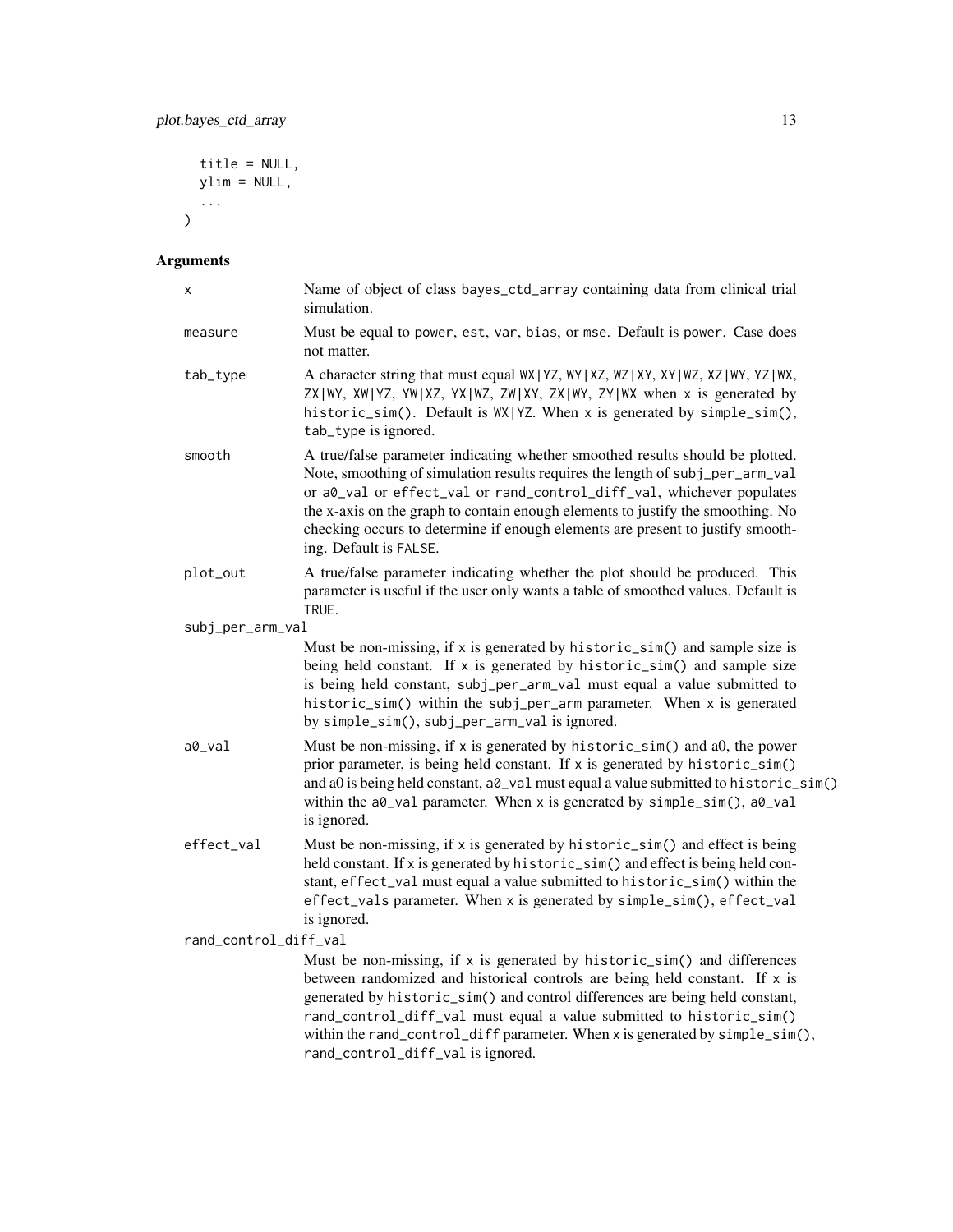| span     | The span parameter value for a call loess (). Default is 0.75. If span is a single<br>number, then that value will be used to smooth the data in all columns of the<br>table being plotted. If span is a vector, then it must have length equal to the<br>number of columns being plotted. |
|----------|--------------------------------------------------------------------------------------------------------------------------------------------------------------------------------------------------------------------------------------------------------------------------------------------|
| degree   | The degree parameter value for a call loess(). Default is 2. The value of<br>degree will be used for all columns being plotted.                                                                                                                                                            |
| family   | The family parameter value for a call loess(). Default is "gaussian". The<br>value of family will be used for all columns being plotted.                                                                                                                                                   |
| title    | Title for the plot.                                                                                                                                                                                                                                                                        |
| vlim     | Lower and upper limits for y-axis of plot.                                                                                                                                                                                                                                                 |
| $\cdots$ | further arguments passed to or from other methods.                                                                                                                                                                                                                                         |
|          |                                                                                                                                                                                                                                                                                            |

#### Details

If the object of class bayes\_ctd\_array is created by historic\_sim(), the function plot() allows the user to create line plots of user-specified 1- or 2- dimensional slices of the simulation results based on slicing code described below. If the object of class bayes\_ctd\_array is created by simple\_sim(), a basic plot of characteristic by sample size and effect is created.

If the object of class bayes\_ctd\_array is created by simple\_sim(), then all four trial characteristics (subj\_per\_arm\_val, a0\_vals, effect\_val, and rand\_control\_diff\_val) can be ignored as can the parameter defining what type of plot to create through the parameter tab\_type. A call to plot() will require the user to specify a measure (power, est, var, bias, or mse).

If the object of class bayes\_ctd\_array is created by historic\_sim(), when calling plot() the user must specify a measure to plot (power, est, var, bias, or mse) and may be required to specify a plot type through the tab\_type parameter. A plot type, tab\_type, will be required if 3 of the 4 trial characteristics are equal to a vector of 2 or more values. This plot type specification uses the letters W, X, Y, and Z. The letter W represents the subject per arm dimension. The letter X represents the a0 dimension. The letter Y represents the effect dimension. The letter Z represents the control difference dimension. To plot a slice of the 4-dimensional array, these letters are put into an AB|CD pattern just like in print(). The two letters to the right of the vertical bar define which variables are held constant. The two letters to the left of the vertical bar define which variables are going to show up in the plot. The first letter defines the x-axis variable and the second letter defines the stratification variable. The result is a plot of power, estimate, variance, bias, or mse by the trial characteristic represented by the first letter. On this plot, one line will be created for each value of the trial characteristic represented by the second letter. For example if tab type equals  $WX|YZ$ , then effect and control differences will be held constant, while sample size will be represented along the horizontal axis and a0 values will be represented by separate lines. The actual values that are plotted on the y-axis depend on what measure is requested in the parameter measure.

- tab\_type='WX|YZ', Sample Size by a0
- tab\_type='WY|XZ', Sample Size by Effect
- tab\_type='WZ|XY', Sample Size by Control Differences
- tab\_type='XY|WZ', a0 by Effect
- tab\_type='XZ|WY', a0 by Control Differences
- tab\_type='YZ|WX', Effect by Control Differences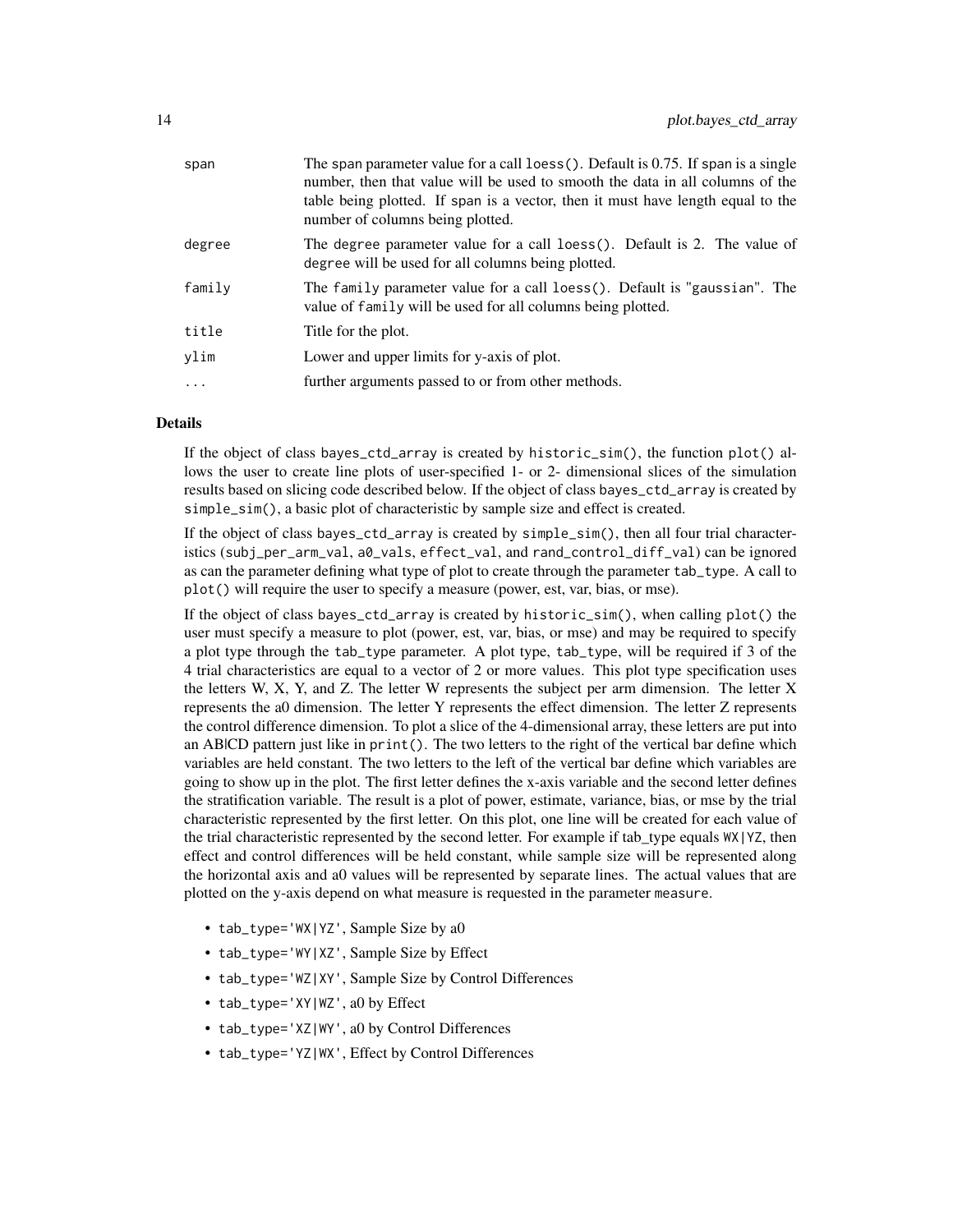- tab\_type='ZX|WY', Control Differences by a0
- tab\_type='XW|YZ', a0 by Sample Size
- tab\_type='YW|XZ', Effect by Sample Size
- tab\_type='YX|WZ', Effect by a0
- tab\_type='ZW|XY', Control Differences by Sample Size
- tab\_type='ZY|WX', Control Differences by Effect

It is very important to populate the values of subj\_per\_arm\_val, a0\_val, effect\_val, and rand\_control\_diff\_val correctly given the value of tab type, when the object of class bayes\_ctd\_array is created by historic\_sim() and at least 3 of the four parameters have more than one value. On, the other hand, if 2 or more of the four parameters have only one value, then subj\_per\_arm\_val, a $\theta$ \_vals, effect\_val, rand\_control\_diff\_val, as well as tab\_type can be ignored. If the last two letters are YZ, then effect\_val and rand\_control\_diff\_val must be populated. If the last two letters are XZ, then a0\_val and rand\_control\_diff\_val must be populated. If the last two letters are XY, then a0\_val and effect\_val must be populated. If the last two letters are WZ, then sample\_val and rand\_control\_diff\_val must be populated. If the last two letters are WY, then sample\_size\_val and effect\_val must be populated. If the last two letters are WX, then sample\_size\_val and a0\_val must be populated.

If the object of class bayes\_ctd\_array is created by simple\_sim(), the parameters tab\_type, subj\_per\_arm\_val, a0\_val, effect\_val, and rand\_control\_diff\_val are ignored.

#### Value

plot() returns a plot for a two dimensional array of simulation results. If smooth is TRUE, then the plot is based on a smoothed version of the simulation results. If smooth is FALSE, then the plot is based on the raw data from the simulation results. What actually is plotted depends on the value of measure. If plot\_out is FALSE, the plot is not created. This option is useful when the user wants a table of smoothed simulation results but does not want the plot. Smoothing of simulation results requires the length of subj\_per\_arm\_val or a0\_val or effect\_val or rand\_control\_diff\_val, whichever populates the x-axis on the graph to contain enough elements to justify the smoothing. No checking occurs to determine if enough elements are present to justify smoothing.

#### Examples

```
#Run a Weibull simulation, using simple_sim().
#For meaningful results, trial_reps needs to be much larger than 2.
weibull_test <- simple_sim(trial_reps = 2, outcome_type = "weibull",
                           subj_per_arm = c(50, 100, 150, 200),
                           effect_vals = c(0.6, 1),
                           control_params = c(2.82487, 3), time\_vec = NULL,censor_value = NULL, alpha = 0.05,
                           get_var = TRUE, get_bias = TRUE, get_mse = TRUE,
                           seedval=123, quietly=TRUE)
#Create a plot of the power simulation results.
plot(x=weibull_test, measure="power", tab_type=NULL,
```
smooth=FALSE, plot\_out=TRUE, subj\_per\_arm\_val=NULL, a0\_val=NULL, effect\_val=NULL, rand\_control\_diff\_val=NULL)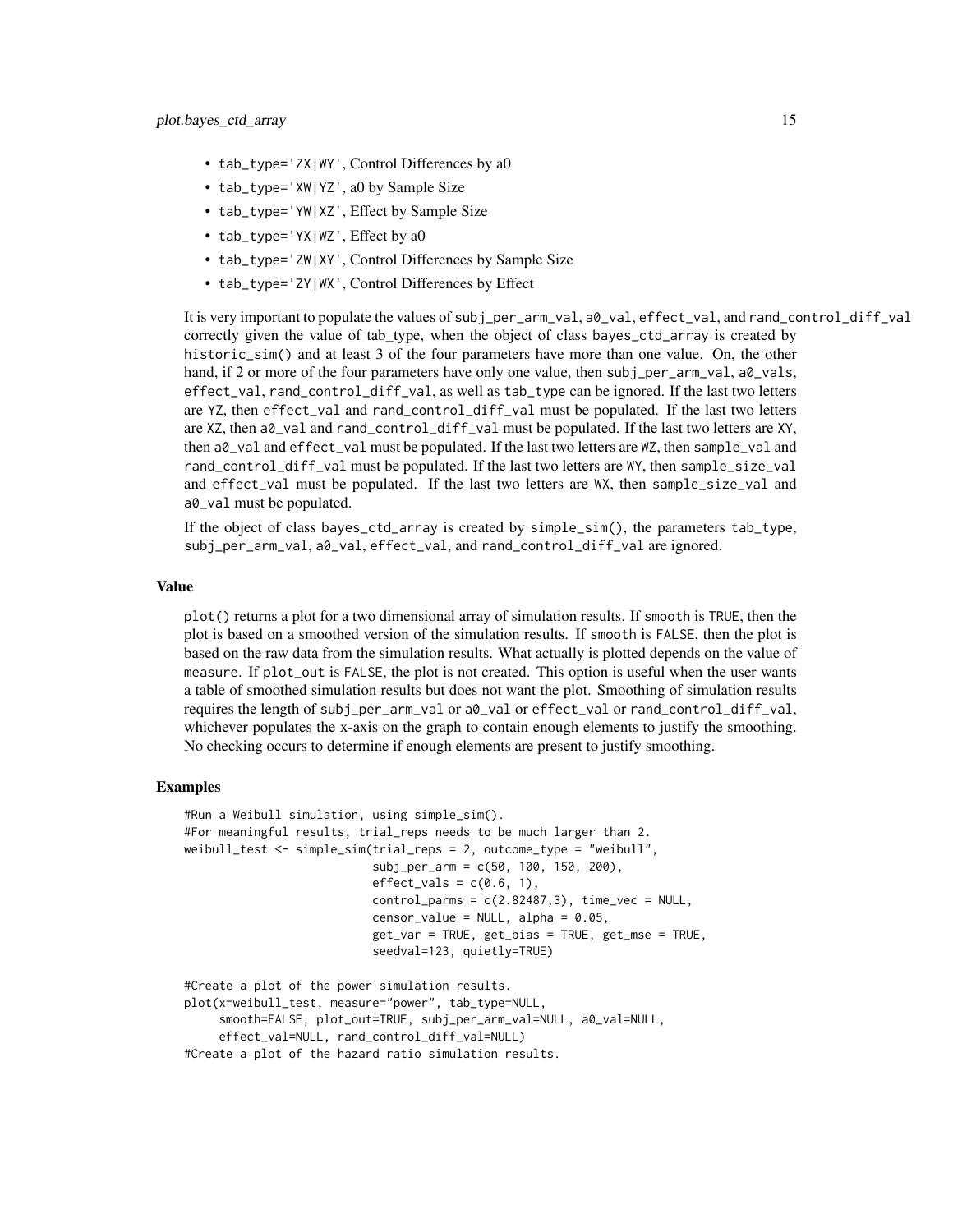```
plot(x=weibull_test, measure="est", tab_type=NULL,
     smooth=FALSE, plot_out=TRUE, subj_per_arm_val=NULL, a0_val=NULL,
     effect_val=NULL, rand_control_diff_val=NULL)
#Create a plot of the hazard ratio variance simulation results.
plot(x=weibull_test, measure="var", tab_type=NULL,
     smooth=FALSE, plot_out=TRUE, subj_per_arm_val=NULL, a0_val=NULL,
     effect_val=NULL, rand_control_diff_val=NULL)
#Create a plot of the hazard ratio bias simulation results.
plot(x=weibull_test, measure="bias", tab_type=NULL,
     smooth=FALSE, plot_out=TRUE, subj_per_arm_val=NULL, a0_val=NULL,
     effect_val=NULL, rand_control_diff_val=NULL)
#Create a plot of the hazard ratio mse simulation results.
plot(x=weibull_test, measure="mse", tab_type=NULL,
     smooth=FALSE, plot_out=TRUE, subj_per_arm_val=NULL, a0_val=NULL,
     effect_val=NULL, rand_control_diff_val=NULL)
#Run a second Weibull simulation, using simple_sim() and smooth the plot.
#For meaningful results, trial_reps needs to be larger than 100.
weibull_test2 <- simple_sim(trial_reps = 100, outcome_type = "weibull",
                            subj_per_arm = c(50, 75, 100, 125, 150, 175, 200, 225, 250),
                            effect_values = c(0.6, 1, 1.4),control_params = c(2.82487, 3), time\_vec = NULL,
                            censor_value = NULL, alpha = 0.05, get_var = TRUE,get_bias = TRUE, get_mse = TRUE, seedval=123,
                            quietly=TRUE)
#Create a plot of the power simulation results.
plot(x=weibull_test2, measure="power", tab_type=NULL,
     smooth=TRUE, plot_out=TRUE, subj_per_arm_val=NULL, a0_val=NULL,
     effect_val=NULL, rand_control_diff_val=NULL, span=c(1,1,1))
#Run a third weibull simulation, using historic_sim().
#Note: historic_sim() can take a while to run.
#Generate a sample of historical data for use in example.
set.seed(2250)
SampleHistData <- genweibulldata(sample_size=60, scale1=2.82487,
                                 hazard_ratio=0.6, common_shape=3,
                                 censor_value=3)
histdata <- subset(SampleHistData, subset=(treatment==0))
histdata$id <- histdata$id+10000
#For meaningful results, trial_reps needs to be larger than 100.
weibull_test3 <- historic_sim(trial_reps = 100, outcome_type = "weibull",
                              subj_per_arm = c(50, 100, 150, 200, 250),
                              a0<sub>-Vals</sub> = c(0, 0.33, 0.67, 1),
                              effect_values = c(0.6, 1, 1.4),rand_countrol\_diff = c(0.8, 1, 1.2),
                              hist_control_data = histdata, time_vec = NULL,
                              censor_value = 3, alpha = 0.05, get_var = TRUE,
                              get_bias = TRUE, get_mse = TRUE, seedval=123,
```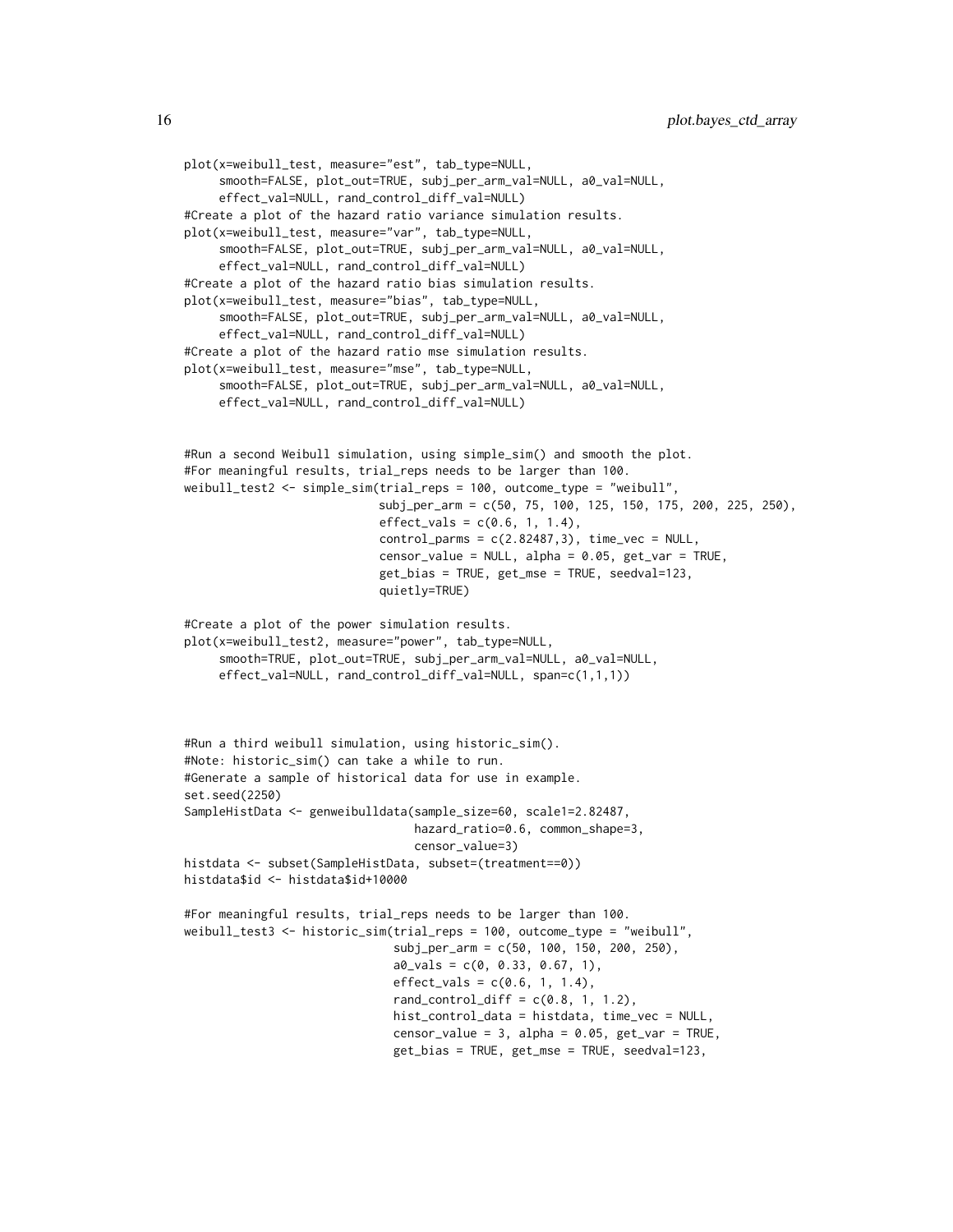#### quietly=TRUE)

```
#Create a plot of the power simulation results.
plot(x=weibull_test3, measure="power", tab_type="WX|YZ",
     smooth=FALSE, plot_out=TRUE, effect_val=0.6,
     rand_control_diff_val=1.0)
#Run a Gaussian simulation, using historic_sim()
#Generate a sample of historical Gaussian data for use in example.
set.seed(2250)
samplehistdata <- gengaussiandata(sample_size=60, mu1=25, mean_diff=0, common_sd=3)
histdata <- subset(samplehistdata, subset=(treatment==0))
histdata$id <- histdata$id+10000
#For meaningful results, trial_reps needs to be larger than 100.
gaussian_test <- historic_sim(trial_reps = 100, outcome_type = "gaussian",
                             subj\_per\_arm = c(150),
                             a0_Vals = c(1.0),
                             effect_values = c(0.15),
                             rand_control_diff = c(-4.0, -3.5, -3.0, -2.5, -2.0,-1.5, -1.0, -0.5, 0, 0.5, 1.0,
                             hist_control_data = histdata, time_vec = NULL,
                             censor_value = 3, alpha = 0.05, get_var = TRUE,
                             get_bias = TRUE, get_mse = TRUE, seedval=123,
                             quietly=TRUE)
test_table <- print(x=gaussian_test, measure="power",
                         tab_type=NULL, effect_val=NULL,
                         subj_per_arm_val=NULL)
print(test_table)
#Create a plot of the power simulation results.
plot(x=gaussian_test, measure="power", tab_type=NULL,
     smooth=TRUE, plot_out=TRUE, effect_val=NULL,
     rand_control_diff_val=NULL)
#Generate a sample of historical pwe data for use in example.
set.seed(2250)
nvalHC <-60time.vec <- c(0.3,0.9,1.5,2.1,2.4)
lambdaHC.vec <- c(0.19,0.35,0.56,0.47,0.38,0.34)
censor.value <- 3
SampleHistData <- genpwedata(nvalHC, lambdaHC.vec, 1.0, time.vec, censor.value)
histdata <- subset(SampleHistData, subset=(treatment==0))
histdata$indicator <- 2 #If set to 2, then historical controls will be collapsed with
#randomized controls, when time_vec is re-considered and
#potentially restructured. If set to 1, then historical
#controls will be treated as a separated cohort when
#time_vec is being assessed for restructuring.
histdata$id <- histdata$id+10000
```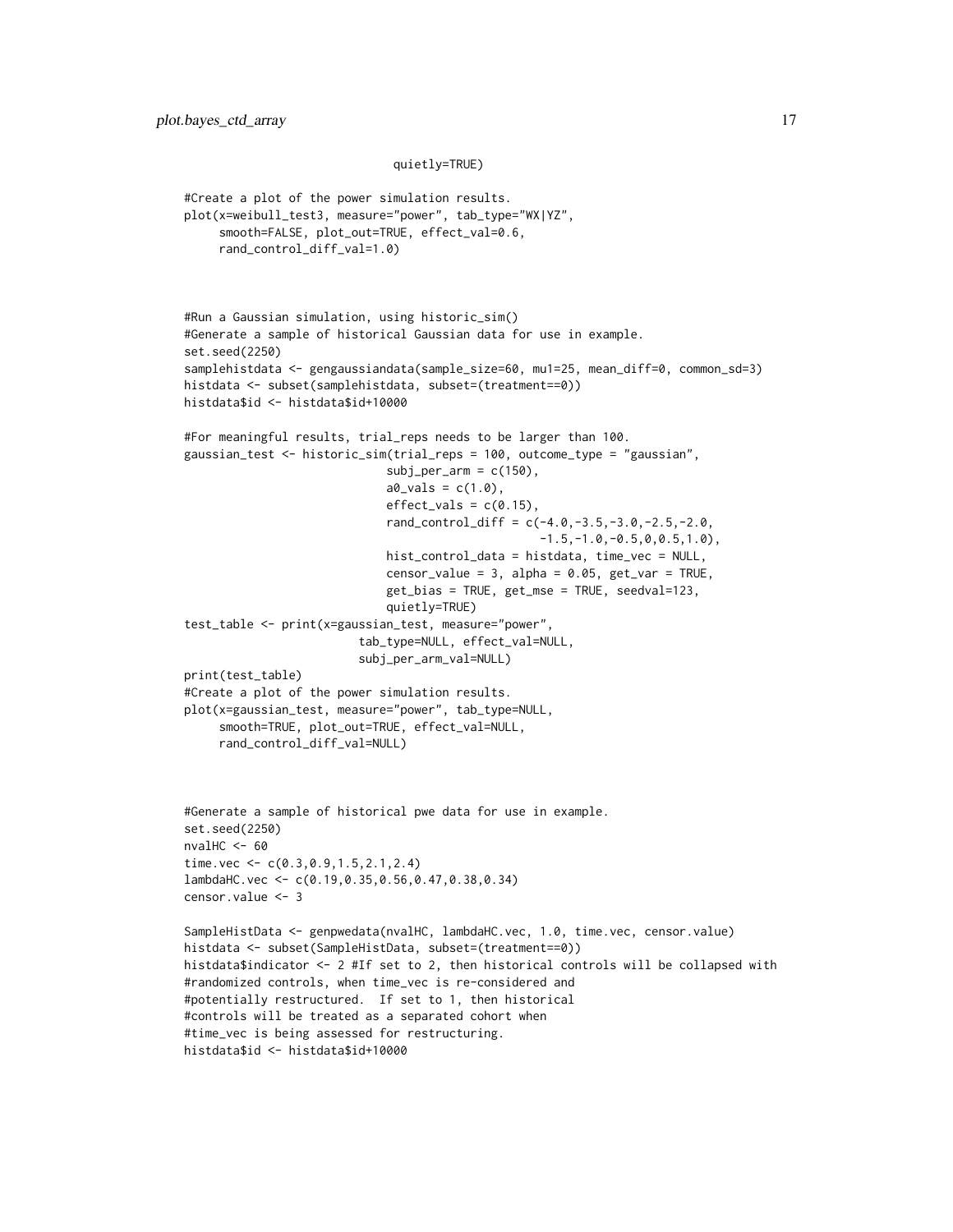```
#Run a pwe simulation, using historic_sim().
#For meaningful results, trial_reps needs to be larger than 100.
pwe_test <- historic_sim(trial_reps = 100, outcome_type = "pwe",
                        subj_per_arm = c(25,50,75,100,125,150,175,200,225,250),
                        a0_Vals = c(1.0),
                        effect\_vals = c(0.6),
                        rand_control_diff = c(1.8),
                        hist_control_data = histdata, time_vec = time.vec,
                        censor_value = 3, alpha = 0.05, get_var = TRUE,
                        get_bias = TRUE, get_mse = TRUE, seedval=123,
                        quietly=TRUE)
#Create a plot of the power simulation results.
plot(x=pwe_test, measure="power", tab_type=NULL,
     smooth=TRUE, plot_out=TRUE, effect_val=NULL,
     rand_control_diff_val=NULL)
```
print.bayes\_ctd\_array *Print Data from Two Arm Bayesian Clinical Trial Simulation.*

#### Description

print.bayes\_ctd\_array() takes an S3 object of class bayes\_ctd\_array, and prints a two dimensional slice from the data generated by a clinical trial simulation using historic\_sim() or simple\_sim().

#### Usage

```
## S3 method for class 'bayes_ctd_array'
print(
  x = NULL,measure = "power",
  tab_type = "WX|YZ",subj_per_arm_val = NULL,
  a0<sub>-Val</sub> = NULL,
  effect_val = NULL,
  rand_control_diff_val = NULL,
 print_chg_warn = 1,
  ...
)
```
#### Arguments

x Name of object of class bayes\_ctd\_array containing data from clinical trial simulation.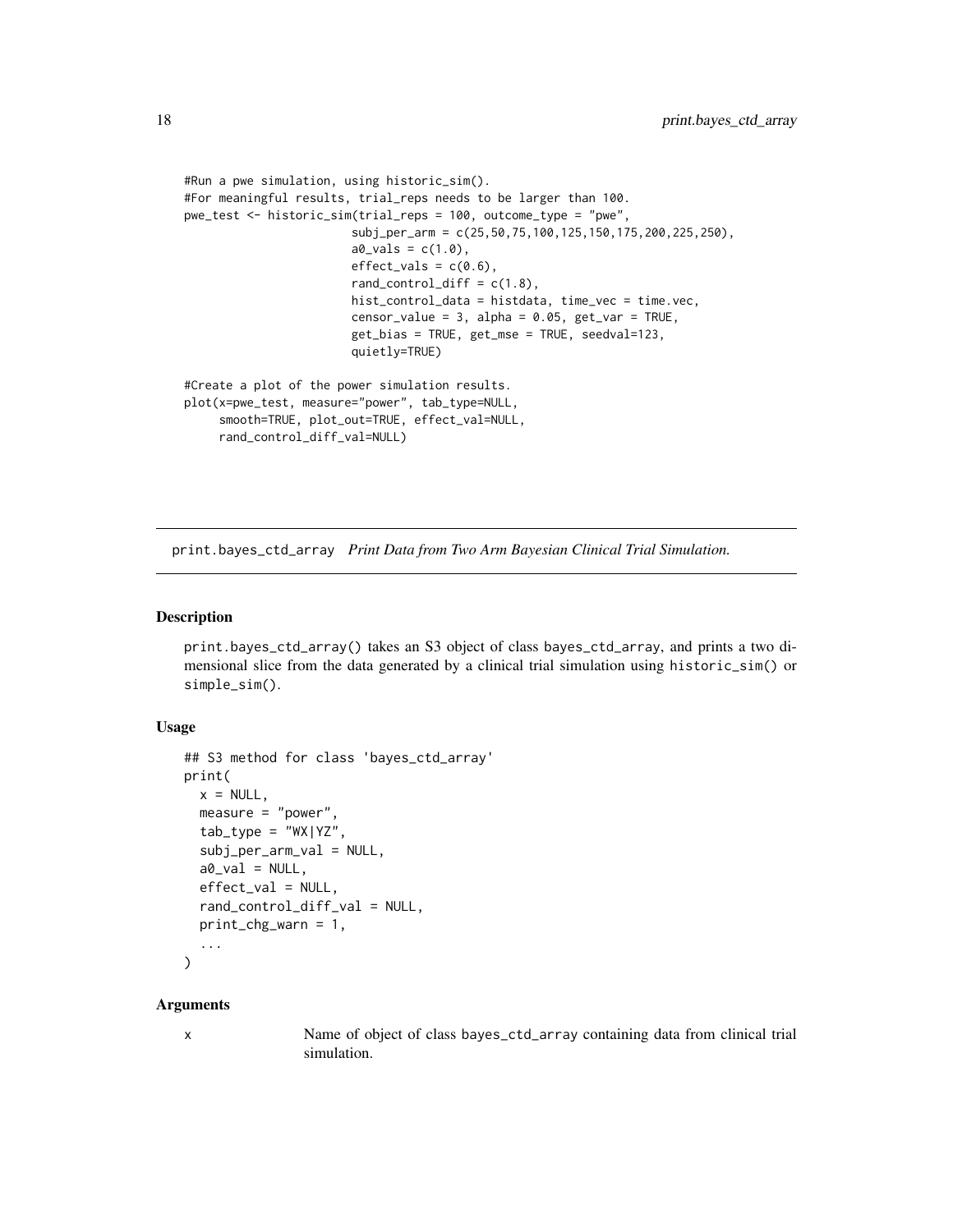- measure Must be equal to power, est, var, bias, or mse. Default is power. Case does not matter.
- tab\_type A character string that must equal WX|YZ, WY|XZ, WZ|XY, XY|WZ, XZ|WY, YZ|WX, ZX|WY, XW|YZ, YW|XZ, YX|WZ, ZW|XY, ZX|WY, ZY|WX when x is generated by historic\_sim(). Default is WX|YZ. When x is generated by simple\_sim(), tab\_type is ignored.
- subj\_per\_arm\_val

Must be non-missing, if x is generated by historic\_sim() and sample size is being held constant. If x is generated by historic\_sim() and sample size is being held constant, subj\_per\_arm\_val must equal a value submitted to historic\_sim() within the subj\_per\_arm parameter. When x is generated by simple\_sim(), subj\_per\_arm\_val is ignored.

- a0\_val Must be non-missing, if x is generated by historic\_sim() and a0, the power prior parameter, is being held constant. If x is generated by historic\_sim() and a0 is being held constant,  $a0$  val must equal a value submitted to historic\_sim() within the a0\_vals parameter. When x is generated by simple\_sim(), a0\_val is ignored.
- effect\_val Must be non-missing, if x is generated by historic\_sim() and effect is being held constant. If x is generated by historic\_sim() and effect is being held constant, effect\_val must equal a value submitted to historic\_sim() within the effect\_vals parameter. When x is generated by simple\_sim(), effect\_val is ignored.

rand\_control\_diff\_val

Must be non-missing, if x is generated by historic\_sim() and differences between randomized and historical controls are being held constant. If x is generated by historic\_sim() and control differences are being held constant, rand\_control\_diff\_val must equal a value submitted to historic\_sim() within the rand\_control\_diff parameter. When x is generated by simple\_sim(), rand\_control\_diff\_val is ignored.

- print\_chg\_warn A parameter not used by the user, but is used by plot() to ensure warnings are not printed twice.
- ... further arguments passed to or from other methods.

#### Details

If the object of class bayes\_ctd\_array is created by historic\_sim(), then the function print() allows the user to print user-specified 1- and 2- dimensional slices of the simulation results based on slicing code described below. If the object of class bayes\_ctd\_array is created by simple\_sim(), a basic table of characteristic by sample size and effect is created.

If the object of class bayes\_ctd\_array is created by simple\_sim(), then all four trial characteristics (subj\_per\_arm\_val, a0\_vals, effect\_val, and rand\_control\_diff\_val) can be ignored, as can the parameter defining what type of table to print, tab\_type. A call to print() will require the user to specify a measure (power, est, var, bias, or mse).

If the object of class bayes\_ctd\_array is created by historic\_sim(), a call to print() will require the user to specify a measure (power, est, var, bias, or mse) and may require the user to specify a table type. A table type, tab\_type, will be required if 3 of the 4 trial characteristics are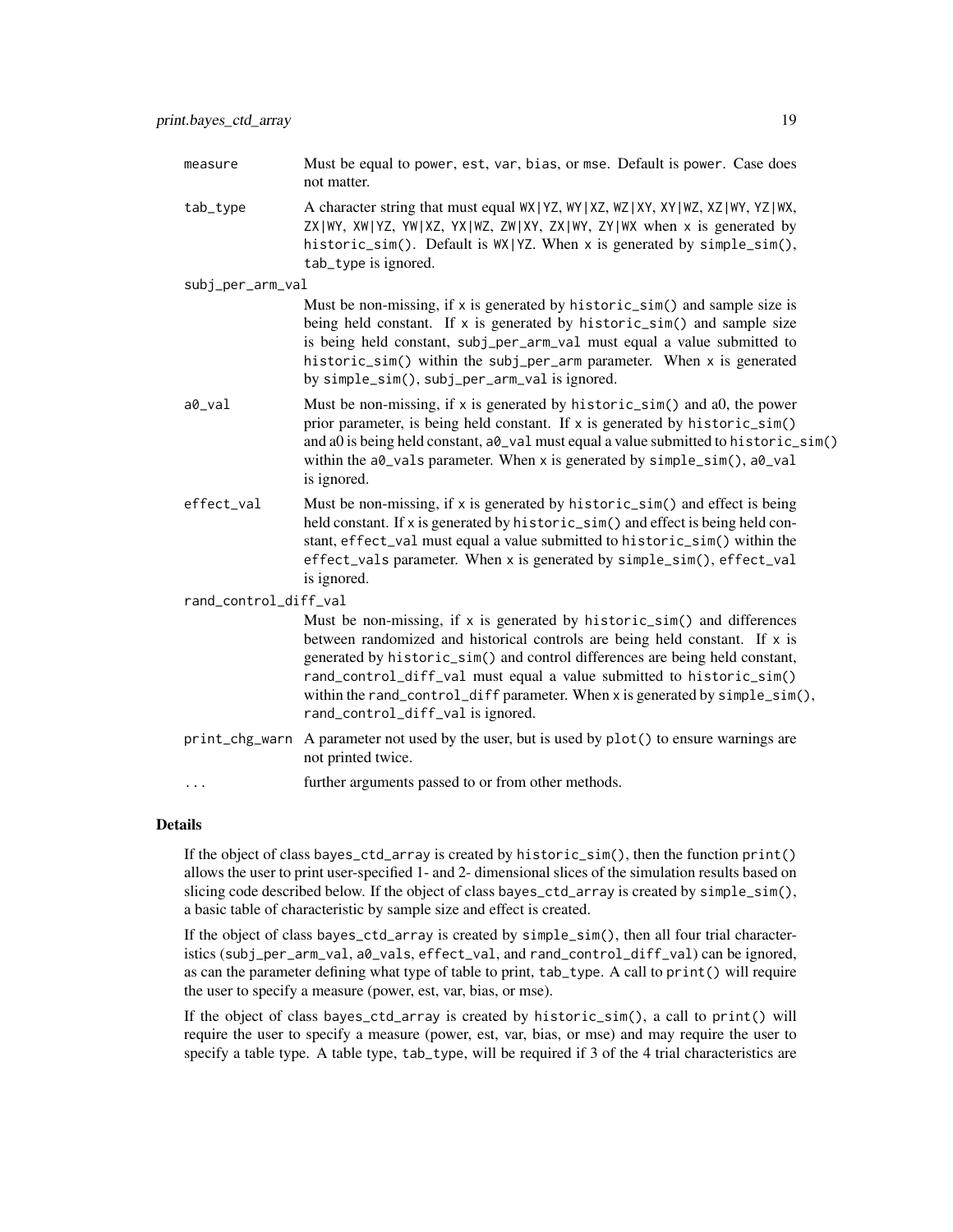equal to a vector of 2 or more values. The table type specification uses the letters  $W, X, Y$ , and Z. The letter W represents the subject per arm dimension. The letter X represents the a0 dimension. The letter Y represents the effect dimension. The letter Z represents the control difference dimension. To define a slice of the 4-dimensional array, these letters are put into an AB|CD pattern. The two letters to the right of the vertical bar define which variables are held constant. The two letters to the left of the vertical bar define which variables are going to show up in the rows (first letter) and in the columns (second letter). For example if tab\_type equals WX|YZ, then effect and control differences will be held constant, while sample size will be represented by the rows in the generated table and a0 values will be represented by the columns. The actual values that are printed in the tables depend on what measure is requested in the parameter measure.

- tab\_type='WX|YZ', Sample Size by a0
- tab\_type='WY|XZ', Sample Size by Effect
- tab\_type='WZ|XY', Sample Size by Control Differences
- tab\_type='XY|WZ', a0 by Effect
- tab\_type='XZ|WY', a0 by Control Differences
- tab\_type='YZ|WX', Effect by Control Differences
- tab\_type='ZX|WY', Control Differences by a0
- tab\_type='XW|YZ', a0 by Sample Size
- tab\_type='YW|XZ', Effect by Sample Size
- tab\_type='YX|WZ', Effect by a0
- tab\_type='ZW|XY', Control Differences by Sample Size
- tab\_type='ZY|WX', Control Differences by Effect

It is very important to populate the values of subj\_per\_arm\_val, a0\_vals, effect\_val, and rand\_control\_diff\_val correctly given the value of tab\_type, when the object of class bayes\_ctd\_array is created by historic\_sim() and at least 3 of the four parameters have more than one value. On the other hand, if 2 or more of the four parameters have only one value, then subj\_per\_arm\_val, a0\_vals, effect\_val, rand\_control\_diff\_val, as well as tab\_type can be ignored. If the last two letters are YZ, then effect\_val and rand\_control\_diff\_val must be populated. If the last two letters are XZ, then a0\_vals and rand\_control\_diff\_val must be populated. If the last two letters are XY, then a $\theta$ -vals and effect-val must be populated. If the last two letters are WZ, then sample\_val and rand\_control\_diff\_val must be populated. If the last two letters are WY, then sample\_size\_val and effect\_val must be populated. If the last two letters are WX, then sample\_size\_val and a0\_vals must be populated.

If the object of class bayes\_ctd\_array is created by simple\_sim(), the parameters tab\_type, subj\_per\_arm\_val, a0\_vals, effect\_val, and rand\_control\_diff\_val are ignored.

#### Value

print() returns a two dimensional array of simulation results.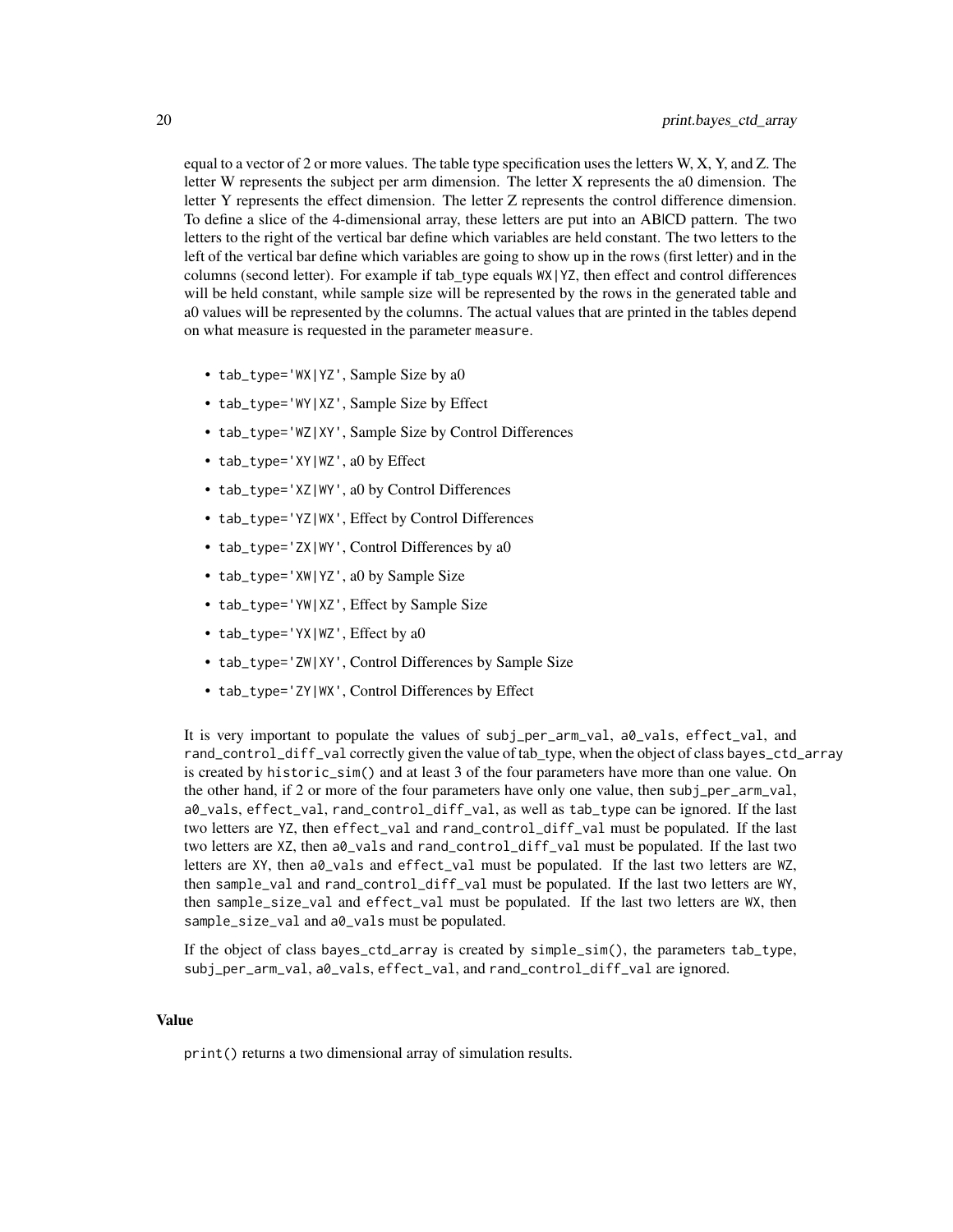#### Examples

```
#Run a Weibull simulation, using simple_sim().
#For meaningful results, trial_reps needs to be much larger than 2.
weibull_test <- simple_sim(trial_reps = 2, outcome_type = "weibull",
                           subj_per_arm = c(50, 100, 150, 200),
                           effect_values = c(0.6, 1, 1.4),control_params = c(2.82487, 3),time_vec = NULL, censor_value = NULL,
                           alpha = 0.05, get\_var = TRUE,
                           get_bias = TRUE, get_mse = TRUE,
                           seedval=123, quietly=TRUE)
#Tabulate the simulation results for power.
test_table <- print(x=weibull_test, measure="power",
                    tab_type=NULL, subj_per_arm_val=NULL, a0_val=NULL,
                    effect_val=NULL, rand_control_diff_val=NULL)
print(test_table)
#Tabulate the simulation results for estimates.
print(x=weibull_test, measure="est")
#Tabulate the simulation results for variance.
print(x=weibull_test, measure="var")
#Tabulate the simulation results for bias.
print(x=weibull_test, measure="bias")
#Tabulate the simulation results for mse.
print(x=weibull_test, measure="mse")
#Run another weibull simulation, using historic_sim().
#Note: historic_sim() can take a while to run.
#Generate a sample of historical data for use in example.
set.seed(2250)
SampleHistData <- genweibulldata(sample_size=60, scale1=2.82487,
                                 hazard_ratio=0.6, common_shape=3,
                                 censor_value=3)
histdata <- subset(SampleHistData, subset=(treatment==0))
histdata$id <- histdata$id+10000
#For meaningful results, trial_reps needs to be larger than 100.
weibull_test2 <- historic_sim(trial_reps = 100, outcome_type = "weibull",
                              subj_per_arm = c(50, 100, 150, 200, 250),
                              a0_Vals = c(0, 0.33, 0.67, 1),effect_values = c(0.6, 1, 1.4),rand_countrol\_diff = c(0.8, 1, 1.2),
                              hist_control_data = histdata, time_vec = NULL,
                              censor_value = 3, alpha = 0.05, get_var = TRUE,
                              get_bias = TRUE, get_mse = TRUE, seedval=123,
                              quietly=TRUE)
```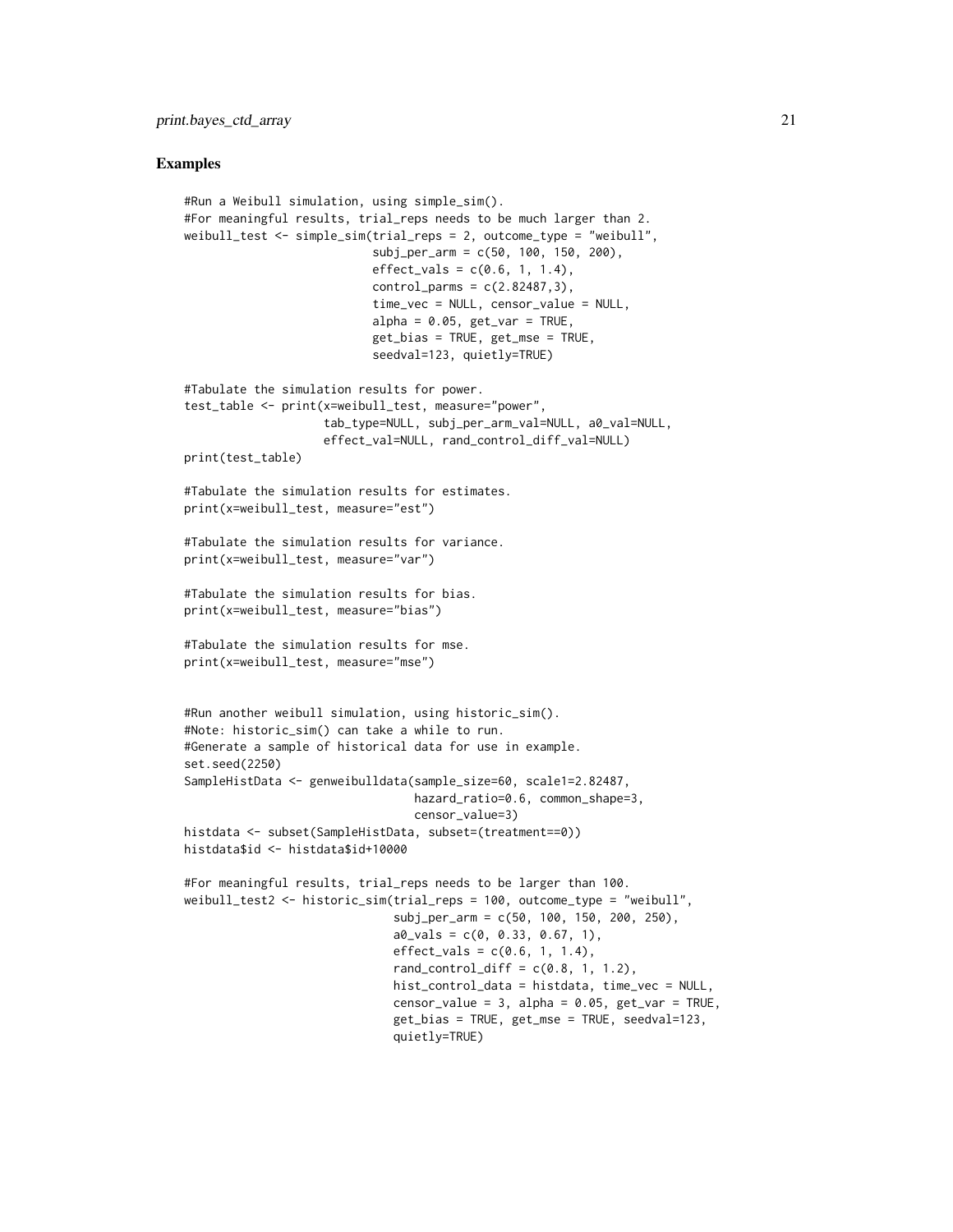```
#Tabulate the simulation results for power.
test_table <- print(x=weibull_test2, measure="power",
                    tab_type="WX|YZ", effect_val=0.6,
                    rand_control_diff_val=1.0)
print(test_table)
#Tabulate the simulation results for estimates.
print(x=weibull_test2, measure="est", tab_type="WX|YZ",
      effect_val=0.6, rand_control_diff_val=1.0)
#Tabulate the simulation results for variance.
print(x=weibull_test2, measure="var", tab_type="WX|YZ",
      effect_val=0.6, rand_control_diff_val=1.0)
#Tabulate the simulation results for bias.
print(x=weibull_test2, measure="bias", tab_type="WX|YZ",
      effect_val=0.6, rand_control_diff_val=1.0)
#Tabulate the simulation results for mse.
print(x=weibull_test2, measure="mse", tab_type="WX|YZ",
      effect_val=0.6, rand_control_diff_val=1.0)
#Run a Bernoulli simulation, using historic_sim().
#Generate a sample of historical Bernoulli data for use in example.
set.seed(2250)
samplehistdata <- genbernoullidata(sample_size=60, prob1=0.6, odds_ratio=0.6)
histdata <- subset(samplehistdata, subset=(treatment==0))
histdata$id <- histdata$id+10000
#For meaningful results, trial_reps needs to be larger than 100.
bernoulli_test <- historic_sim(trial_reps = 100, outcome_type = "bernoulli",
                              subj\_per\_arm = c(150),
                              a0_Vals = c(1.0),
                              effect_vals = c(0.1,0.2,0.3,0.4,0.5,0.6,0.7,0.8,0.9,1.0),
                              rand_control_diff = c(1.8),
                              hist_control_data = histdata, time_vec = NULL,
                              censor_value = 3, alpha = 0.05, get_var = TRUE,
                              get_bias = TRUE, get_mse = TRUE, seedval=123,
                              quietly=TRUE)
test_table <- print(x=bernoulli_test, measure="power",
                    tab_type=NULL, effect_val=NULL,
                    subj_per_arm_val=NULL)
print(test_table)
#If only one or two of the subj_per_arm, a0_vals, effect_vals, or
#rand_control_diff parameters have length greater than 1, then
#only bayes_ctd_array and measure parameters are needed.
#Tabulate the simulation results for estimates.
print(x=bernoulli_test, measure="est")
```
#Tabulate the simulation results for variance.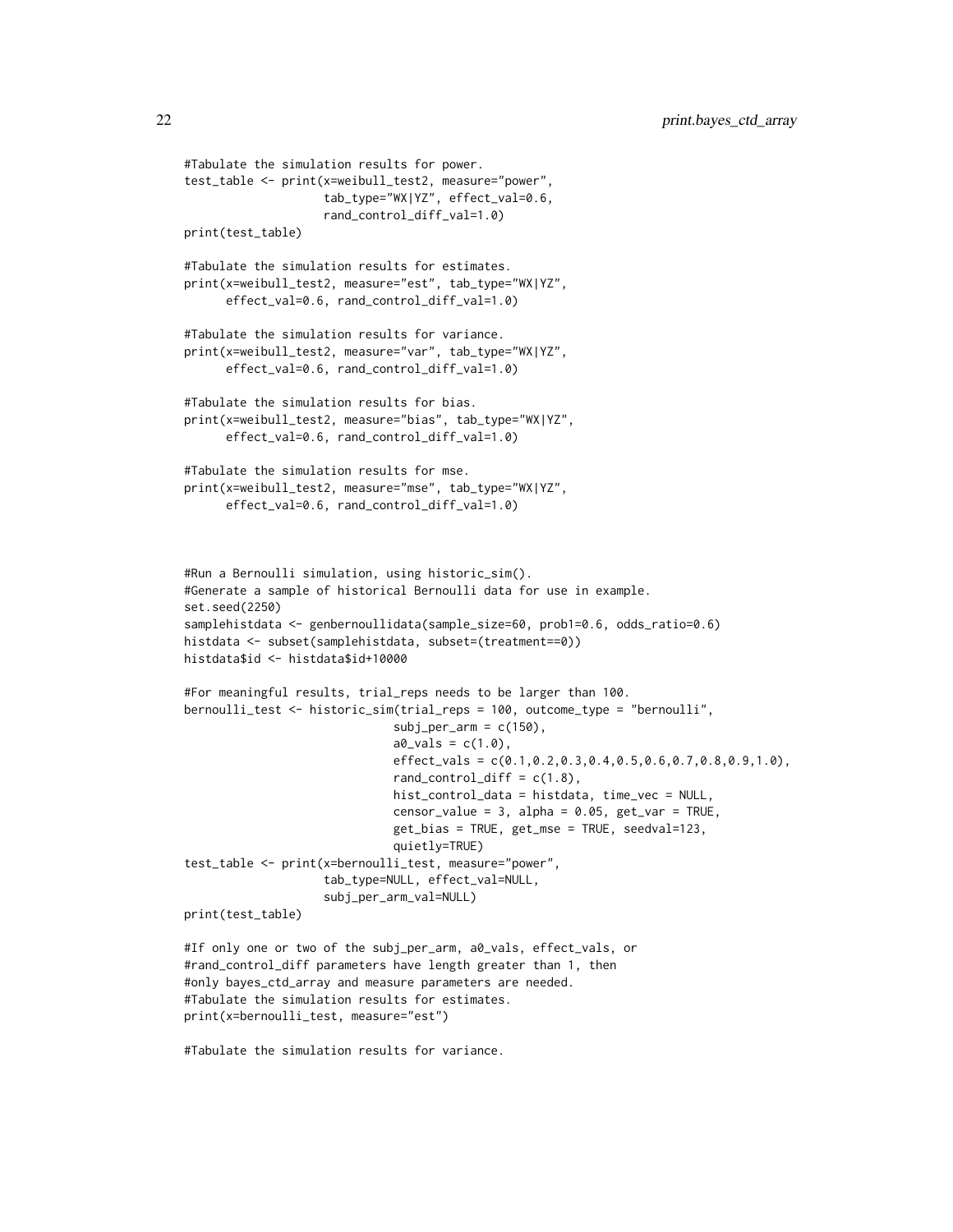#### <span id="page-22-0"></span>simple\_sim 23

```
print(x=bernoulli_test, measure="var")
#Tabulate the simulation results for bias.
print(x=bernoulli_test, measure="bias")
#Tabulate the simulation results for mse.
print(x=bernoulli_test, measure="mse")
```
simple\_sim *Two Arm Bayesian Clinical Trial Simulation without Historical Data*

#### Description

simple\_sim() returns an S3 object of class bayes\_ctd\_array, which will contain simulation results for power, statistic estimation, bias, variance, and mse as requested by user.

#### Usage

```
simple_sim(
  trial_{reps} = 100,outcome_type = "weibull",
  subj_per_arm = c(50, 100, 150, 200, 250),
  effect_values = c(0.6, 1, 1.4),control_parms = NULL,
  time_vec = NULL,
  censor_value = NULL,
  alpha = 0.05,
  get_var = FALSE,
  get_bias = FALSE,
  get_mse = FALSE,
  seedval = NULL,
  quietly = TRUE
)
```
#### Arguments

| trial_reps   | Number of trials to replicate within each combination of a $\theta$ vals, subj_per_arm,<br>effect_vals, and rand_control_parms. As the number of trials increases, the<br>precision of the estimate will increase. Default is 100. |
|--------------|------------------------------------------------------------------------------------------------------------------------------------------------------------------------------------------------------------------------------------|
| outcome_type | Outcome distribution. Must be equal to we ibull, lognormal, pwe (Piecewise)<br>Exponential), gaussian, bernoulli, or poisson. Default is weibull.                                                                                  |
| subj_per_arm | A vector of sample sizes, all of which must be positive integers. Default is<br>$c(50, 100, 150, 200, 250)$ .                                                                                                                      |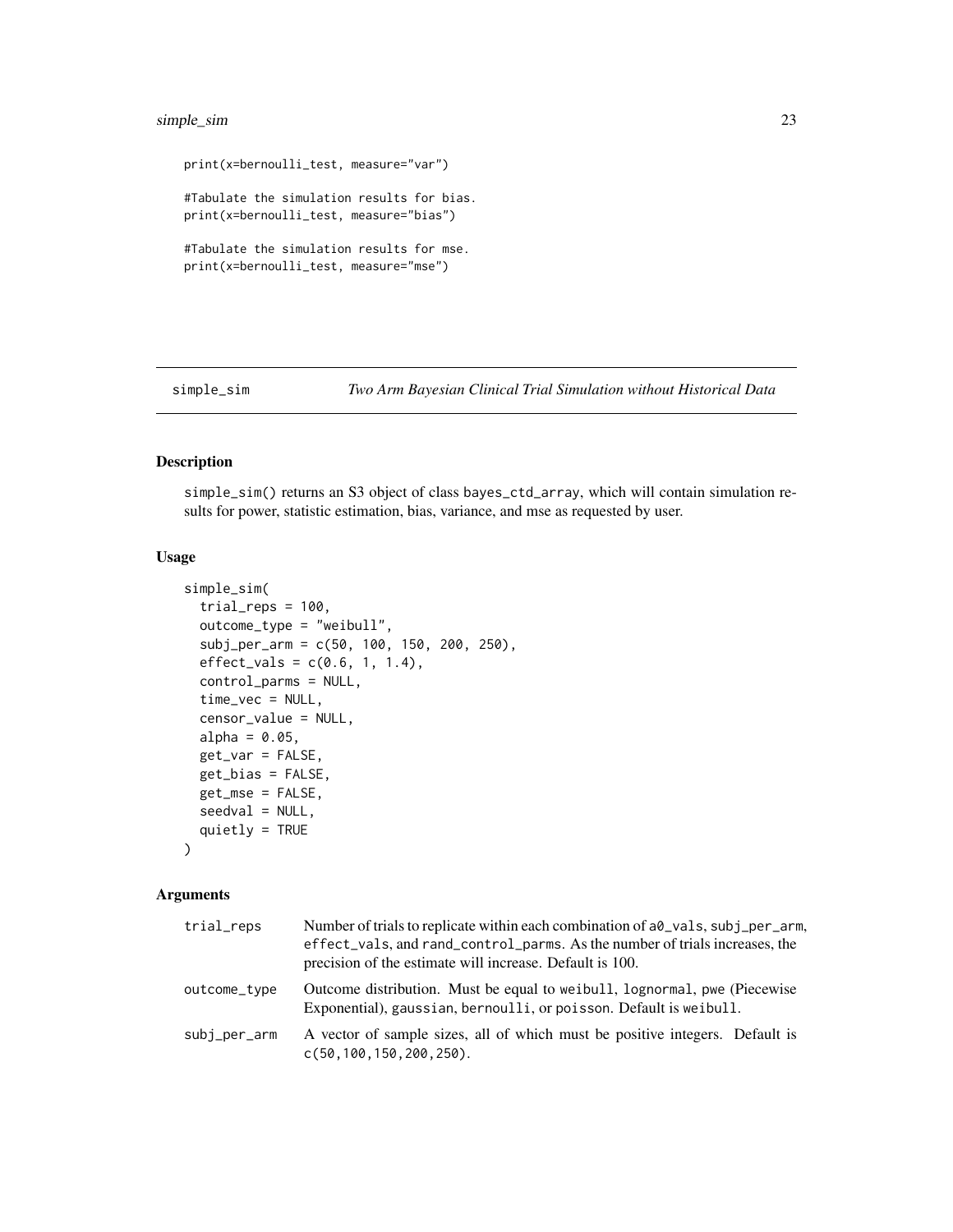| effect_vals   | A vector of effects that should be reasonable for the outcome_type being stud-<br>ied, hazard ratios for Weibull, odds ratios for Bernoulli, mean ratios for Poisson,<br>etc When effect_vals contain the null effect for a given outcome_type,<br>the power component of data will contain an estimate of Type One Error. In<br>order to have a good set of Type One Error estimates, trial_reps need to<br>be at least 10,000. In such a case, if the total number of combinations made<br>up from subj_per_arm, a0_vals, effect_vals, and rand_control_diff is<br>very large, the time to complete the simulation can be substantial. Default is<br>c(0.6, 1, 1.4). |
|---------------|------------------------------------------------------------------------------------------------------------------------------------------------------------------------------------------------------------------------------------------------------------------------------------------------------------------------------------------------------------------------------------------------------------------------------------------------------------------------------------------------------------------------------------------------------------------------------------------------------------------------------------------------------------------------|
| control_parms | A vector of parameter values defining the outcome distribution for randomized<br>controls. See Details for what is required for each outcome_type.                                                                                                                                                                                                                                                                                                                                                                                                                                                                                                                     |
| time_vec      | A vector of time values that are used to create time periods within which the<br>exponential hazard is constant. Only used for piecewise exponential models.<br>Default is NULL.                                                                                                                                                                                                                                                                                                                                                                                                                                                                                       |
| censor_value  | A single value at which right censoring occurs when simulating randomized<br>subject outcomes. Used with survival outcomes. Default is NULL, where NULL<br>implies no right censoring.                                                                                                                                                                                                                                                                                                                                                                                                                                                                                 |
| alpha         | A number ranging between 0 and 1 that defines the acceptable Type 1 error rate.<br>Default is 0.05.                                                                                                                                                                                                                                                                                                                                                                                                                                                                                                                                                                    |
| get_var       | A TRUE/FALSE indicator of whether an array of variance estimates will be<br>returned. Default is FALSE.                                                                                                                                                                                                                                                                                                                                                                                                                                                                                                                                                                |
| get_bias      | A TRUE/FALSE indicator of whether an array of bias estimates will be returned.<br>Default is FALSE.                                                                                                                                                                                                                                                                                                                                                                                                                                                                                                                                                                    |
| get_mse       | A TRUE/FALSE indicator of whether an array of MSE estimates will be re-<br>turned. Default is FALSE.                                                                                                                                                                                                                                                                                                                                                                                                                                                                                                                                                                   |
| seedval       | A seed value for pseudo-random number generation.                                                                                                                                                                                                                                                                                                                                                                                                                                                                                                                                                                                                                      |
| quietly       | A TRUE/FALSE indicator of whether notes are printed to output about simu-<br>lation progress as the simulation runs. If running interactively in RStudio or<br>running in the R console, quietly can be set to FALSE. If running in a Note-<br>book or knitr document, quietly needs to be set to TRUE. Otherwise each note<br>will be printed on a separate line and it will take up a lot of output space. Default<br>is TRUE.                                                                                                                                                                                                                                       |

#### Details

The object bayes\_ctd\_array has 6 elements: a list containing simulation results (data), copies of the 4 function arguments subj\_per\_arm, a0\_vals, effect\_vals, and rand\_control\_diff, and finally a objtype value indicating that simple\_sim() was used. Each element of data is a fourdimensional array, where each dimension is determined by the length of parameters subj\_per\_arm, a0\_vals, effect\_vals, and rand\_control\_diff. The size of data depends on which results are requested by the user. At a minimum, at least one of subj\_per\_arm, a0\_vals, effect\_vals, or rand\_control\_diff must contain at least 2 values, while the other three must contain at least 1 value. The data list will always contain two elements: an array of power results (power) and an array of estimation results (est). In addition to power and est, data may also contain elements var, bias, or mse, depending on the values of get\_var, get\_bias, and get\_mse. The values returned in est are in the form of hazard ratios, mean ratios, odds ratios, or mean differences depending on the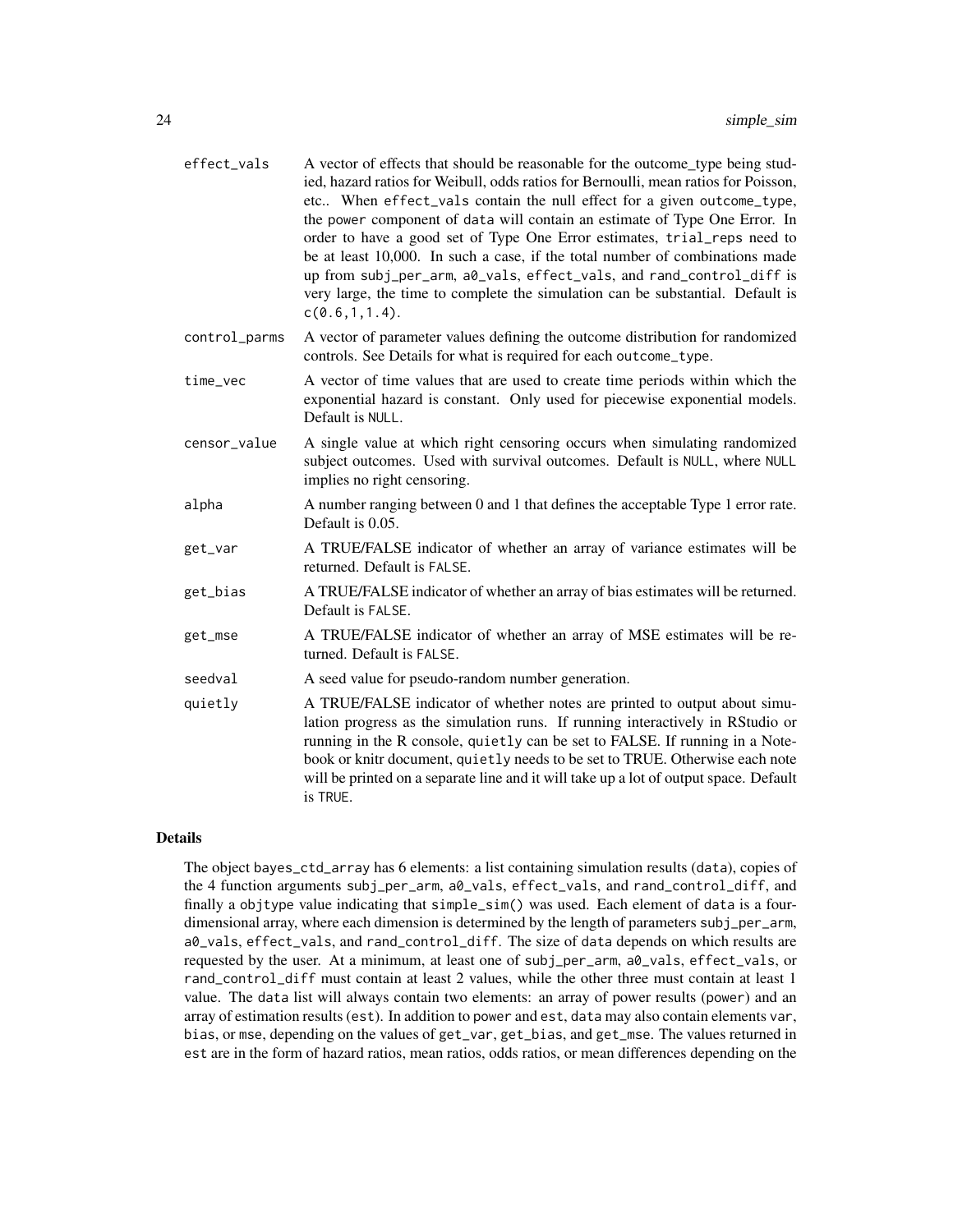#### simple\_sim 25

value of outcome\_type. For a Gaussian outcome, the estimation results are differences in group means (experimental group minus control group). For a logistic outcome, the estimation results are odds ratios (experimental group over control group). For lognormal and Poisson outcomes, the estimation results are mean ratios (experimental group over control group). For a piecewise exponential or a Weibull outcome, the estimation results are hazard ratios (experimental group over control group). The values returned in bias, var, and mse are on the scale of the values returned in est.

The object bayes\_ctd\_array has two primary methods, print() and plot(), for printing and plotting slices of the arrays contained in bayes\_ctd\_array\$data.

As dimensions of the four dimensional array increases, the time required to complete the simulation will increase; however, it will be faster than a similar simulation based on repeated calls to MCMC routines to analyze each simulated trial.

The meaning of the estimation results, and the test used to generate power results, depends on the outcome used. In all cases, power is based on a two-sided test involving a (1-alpha)100% credible interval, where the interval is used to determine if the null hypothesis should be rejected (null value outside of the interval) or not rejected (null value inside the interval). For a Gaussian outcome, the 95% credible interval is an interval for the difference in group means (experimental group minus control group), and the test determines if 0 is in or outside of the interval. For a Bernoulli outcome, the 95% credible interval is an interval for the odds ratio (experimental group over control group), and the test determines if 1 is in or outside of the interval. For a lognormal or a Poisson outcome, the 95% credible interval is an interval for the mean ratio (experimental group over control group), and the test determines if 1 is in or outside of the interval. Finally, for a piecewise exponential or a Weibull outcome, the 95% credible interval is an interval for the hazard ratio (experimental group over control group), and the test determines if 1 is in or outside of the interval.

For a Gaussian outcome, the control\_parms values should be (mean, sd), where mean is the mean parameter for the control group used in a call to rnorm(), and sd is the common sd parameter for both groups used in a call torlnorm().

For a Bernoulli outcome, the control\_parms values should be (prob), where prob is the event probability for the control group used in a call to rbinom().

For a lognormal outcome, the control\_parms values should be (meanlog,sdlog), where meanlog is the meanlog parameter for the control group used in a call to rlnorm(), and sdlog is the common sdlog parameter for both groups used in a call to rlnorm().

For a Poisson outcome, the control\_parms value should be (lambda), where lambda is the lambda parameter for the control group used in a call to rpois() and is equal to the mean of a Poisson distribution.

For a Weibull outcome, the control\_parms values should be (scale,shape), where scale is the scale parameter for the control group used in a call to rweibull(), and shape is the common shape parameter for both groups used in a call to rweibull().

For a piecewise exponential outcome, the control\_parms values should be a vector of lambdas used in a call to eha::rpch(). Each element in control\_parms is a hazard for an interval defined by the time\_vec parameter.

Please refer to the examples for illustration of package use.

#### Value

simple\_sim() returns an S3 object of class bayes\_ctd\_array. As noted in Details, an object of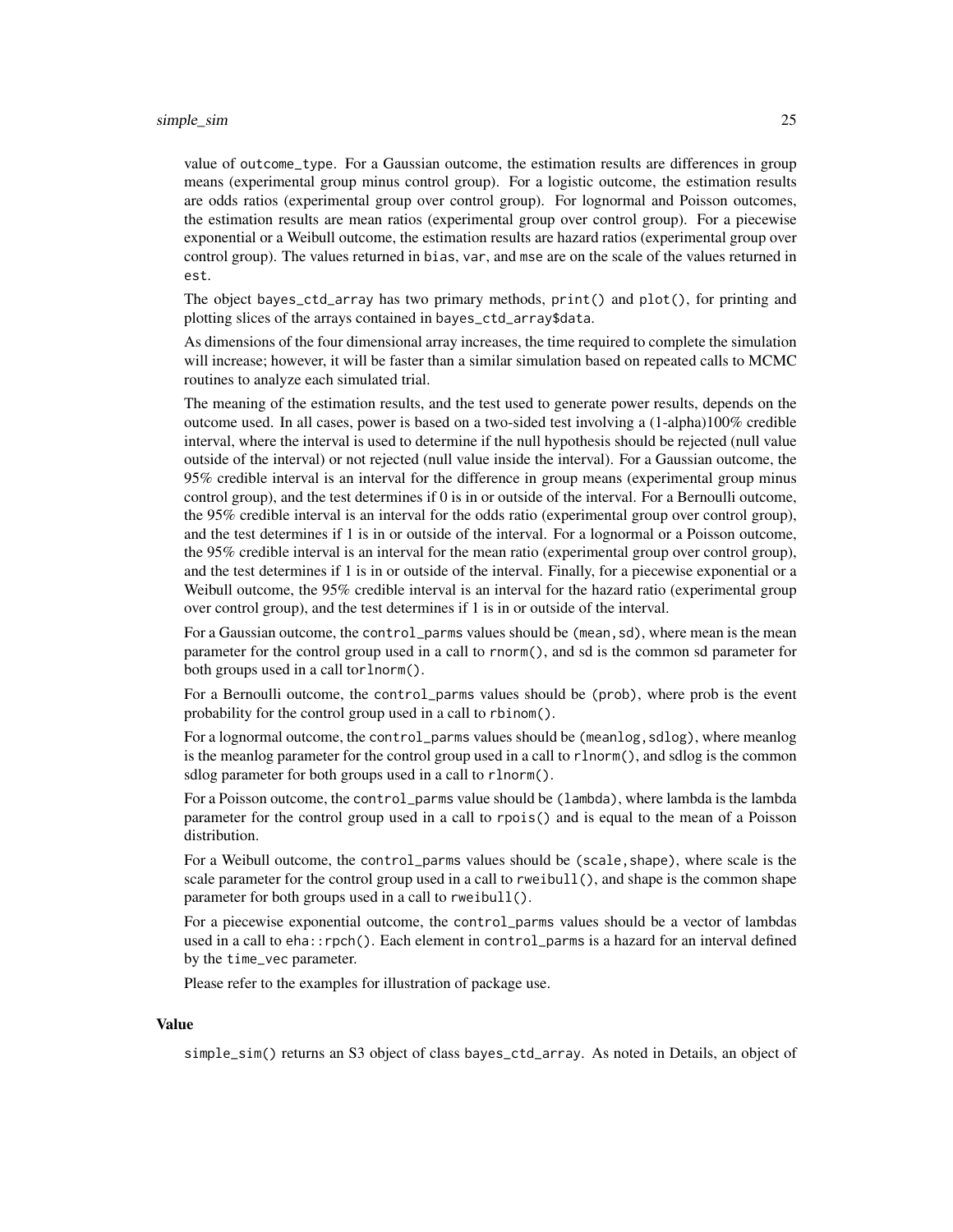class bayes\_ctd\_array has 6 elements: a list containing simulation results (data), copies of the 4 function arguments subj\_per\_arm, a0\_vals, effect\_vals, and rand\_control\_diff, and finally objtype indicating that simple\_sim() was used. See Details for a discussion about the contents of data. Results from the simulation contained in the bayes\_ctd\_array object can be printed or plotted using the print() and plot() methods. The results can also be accessed using basic list element identification and array slicing. For example, to get the power results from a simulation, one could use the code bayes\_ctd\_array\$data\$power, where bayes\_ctd\_array is replaced with the name of the variable containing the bayes\_ctd\_array object. Even though this is a 4-dimensional array, the power results only occupy a single 2-dimensional table. To print this 2-dimensional table, one would use the code bayes\_ctd\_array\$data\$power[,1,,1], where bayes\_ctd\_array is replaced with the name of the variable containing the bayes\_ctd\_array object.

#### Examples

```
#Run a Weibull simulation, using simple_sim().
#For meaningful results, trial_reps needs to be much larger than 2.
weibull_test <- simple_sim(trial_reps = 2, outcome_type = "weibull",
                           subj_per_arm = c(50, 100, 150, 200),
                           effect_values = c(0.6, 1, 1.4),control_params = c(2.82487, 3), time\_vec = NULL,censor_value = NULL, alpha = 0.05,
                           get_var = TRUE, get_bias = TRUE, get_mse = TRUE,
                           seedval=123, quietly=TRUE)
#Tabulate the simulation results for power.
test_table <- print(x=weibull_test, measure="power",
                    tab_type=NULL, subj_per_arm_val=NULL, a0_val=NULL,
                    effect_val=NULL, rand_control_diff_val=NULL)
print(test_table)
#Create a plot of the power simulation results.
plot(x=weibull_test, measure="power", tab_type=NULL,
     smooth=FALSE, plot_out=TRUE)
#Create a plot of the estimated hazard ratio simulation results.
plot(x=weibull_test, measure="est", tab_type=NULL,
     smooth=FALSE, plot_out=TRUE)
#Create a plot of the hazard ratio variance simulation results.
plot(x=weibull_test, measure="var", tab_type=NULL,
     smooth=FALSE, plot_out=TRUE)
#Create a plot of the hazard ratio bias simulation results.
plot(x=weibull_test, measure="bias", tab_type=NULL,
     smooth=FALSE, plot_out=TRUE)
#Create a plot of the hazard ratio mse simulation results.
plot(x=weibull_test, measure="mse", tab_type=NULL,
     smooth=FALSE, plot_out=TRUE)
```